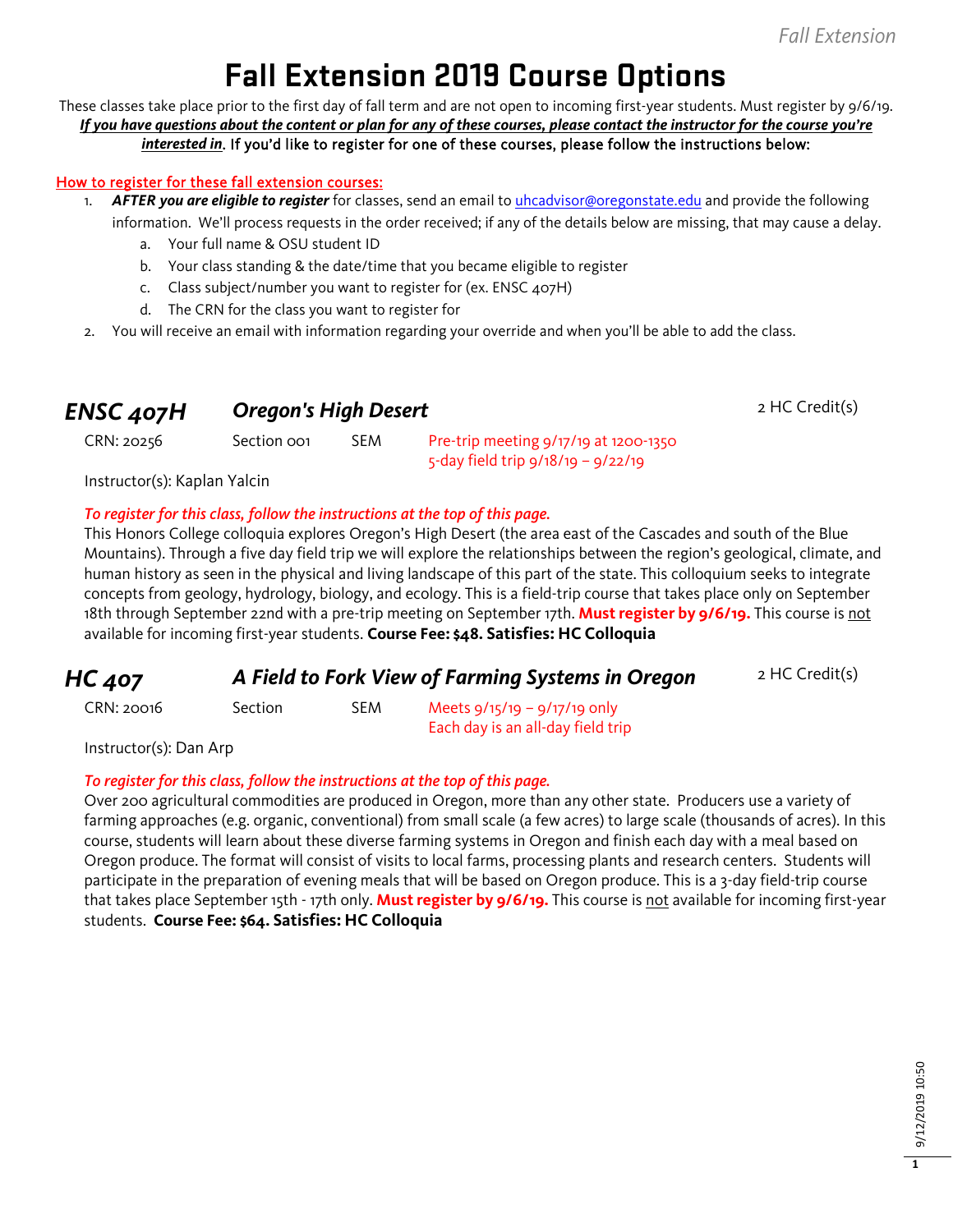# **Fall 2019 Honors BaccCore Options**

### **ANS 121H** *Introduction to Animal Sciences* 4 HC Credit(s)

|            |                         |      | Register for lecture and lab |
|------------|-------------------------|------|------------------------------|
| CRN: 17378 | Section oo <sub>1</sub> | TEC. | TTh 0800 - 0920              |
| CRN: 17379 | Section 010             | LAB  | T 1200 - 1350                |

Instructor(s): Matthew Kennedy & Dawn Sherwood

Students will be exposed to the basic sciences and management related to raising and caring for domestic animals such as Beef, Dairy, Equine, Poultry, Sheep, Companion Animals and Swine. Additionally the current issues that impact animals will be discussed such as animal welfare, sustainability and many more. Labs include visits/field trips to the animal units here at OSU and local community with the opportunities to learn more basic daily care/focus along current research/happenings occurring at each site. **Course Fee: \$55. Satisfies: HC BaccCore - Biological Sciences**

| ANTH 314H | <b>Peoples of the World: Middle East</b> | 3 HC Credit(s) |
|-----------|------------------------------------------|----------------|
|-----------|------------------------------------------|----------------|

CRN: 20231 Section 001 LEC MWF 0900 - 0950

Instructor(s): Vasiliki Touhouliotis

For centuries, the Middle East has been viewed through the eyes of the Western world as an exotic, mysterious, and inherently violent place. What are the conditions that have produced this idea of the Middle East? And what are its consequences? The course begins with these questions and students analyze contemporary media representations of the Middle East to reveal how stereotypes still structure a dominant understanding of this vast area and its diverse inhabitants. From there, we cover important topics that shape everyday life in the contemporary Middle East including war and refugee camps, humanitarianism, oil, gender, political practices, the Israeli-Palestinian conflict, environmental pollution, and climate change. Anthropological methods and approaches to the Middle East help students understand how global structures such as capitalism and imperialism create social and political realities that are lived in and contested. **Satisfies: HC BaccCore – Cultural Diversity**

| BI 211H    | <b>Principles of Biology</b> |      |                                                                 | $4$ HC Credit(s) |
|------------|------------------------------|------|-----------------------------------------------------------------|------------------|
| CRN: 14721 | Section oo1                  | LEC. | MWF 1300 - 1350<br><b>GRP MID</b><br>AND choose one lab section | Nathan Kirk      |
| CRN: 12558 | Section 010                  | LAB  | W 1400 - 1650                                                   | Carmen Harjoe    |
| CRN: 13292 | Section 011                  | LAB  | Th 800 - 1050                                                   | Carmen Harjoe    |
| CRN: 18712 | Section 012                  | LAB  | $F1400 - 1650$                                                  | Adam Chouinard   |

Origins of life, energy transformations, plant and animal diversity. RESTRICTIONS: This course is for life science majors and pre-professional students. **Course Fee \$29. Satisfies: HC BaccCore - Biological Sciences**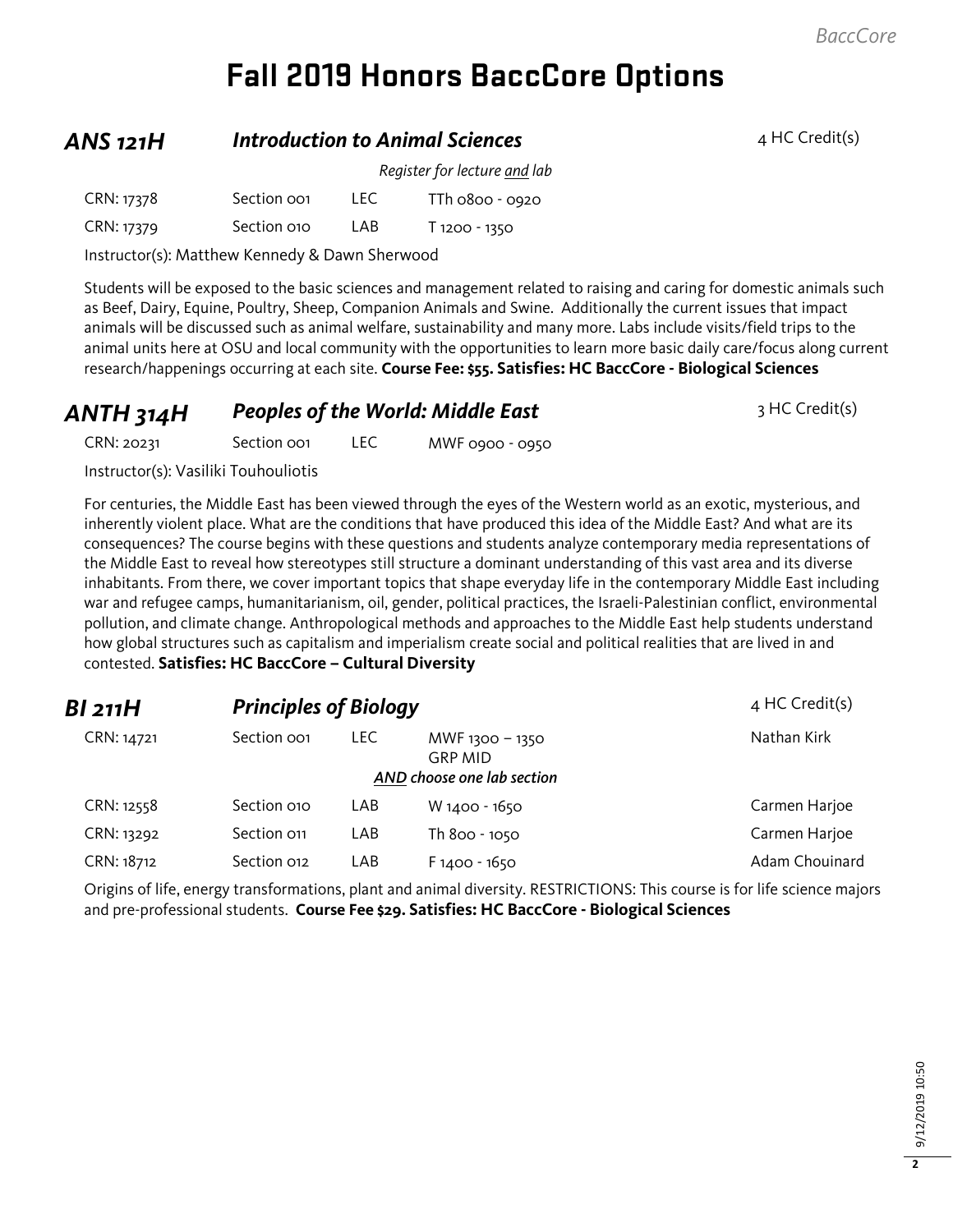**CH 231H Honors General Chemistry Added 4 HC Credit(s)** CRN: 15867 Section 001 LEC MWF 1200 - 1250 MWT 1200 Mike Lerner *AND choose one recitation section* CRN: 15869 Section 010 REC T 1100 - 1150 CRN: 15870 Section 011 REC Th 1400 - 1450 TH 300 Mike Lerner *AND choose one of the CH 261H lab sections* **CH 261H** *Laboratory for Honors General Chemistry* 1 HC Credit(s)

Instructor(s): Michael Burand

This first course in a General Chemistry sequence is for Honors College students with one year of high school chemistry. This sequence examines the characteristics of molecular and atomic behavior and the way in which these influence chemical properties and reactions. \$30 fee for the laboratory section. CH 231H must be taken simultaneously with CH 261H or CH 271 (if students elect to take the CH 271 lab instead of CH 261H, the credit earned for the lab will not count toward Honors College requirements). Must be taken concurrently with CH 231H. PREREQS: MTH 111 or MTH 112 or MTH 251/251H or MTH 252/252H or MTH 254/254H. COREQ: CH 261H or CH 271. **Course Fee \$30. Satisfies: HC BaccCore - Physical Sciences**

#### *ED 216H Purpose, Structure, and Function of Education in a Democracy* 3 HC Credit(s)

CRN: 19645 Section 001 LEC TTh 800 - 920

CRN: 14292 Section 010 LAB T 1200 - 1450 CRN: 14293 Section 011 LAB Th 1500 - 1750

Instructor(s): Mike O'Malley

Introduction to the historical, social, philosophical, political, legal and economic foundations of education in Oregon, the United States, and other countries in order to provide a framework from which to analyze contemporary educational and environmental issues in various schools, communities, and workplaces. **Satisfies: HC BaccCore - Difference, Power, and Discrimination**

| <b>ENG 275H</b> | The Bible as Literature |      |                 | 4 HC Credit(s) |
|-----------------|-------------------------|------|-----------------|----------------|
| CRN: 19639      | Section oo1             | LEC. | MWF 1000 - 1050 |                |

Instructor(s): Chris Anderson

In this class we'll try to set aside everything else and look closely at the language and style of the four canonical gospels, Matthew, Mark, Luke, and John, as if we are reading any other story, the work of any other creative writer: the narrative arcs, the development of character, what the stories say and what they don't. I'll ask you to do two informal in-class "Quick Writes," leading to a midterm and a final essay. There'll also be frequent in-class freewriting. Our emphasis will be on ways of reading--on kinds of truth and methods of interpretation. **Satisfies: HC BaccCore - Literature and the Arts OR Western Culture**

## **ES** 223H **Survey of African American Studies II** 4 HC Credit(s)

CRN: 20245 Section 001 LEC TTh 1400 - 1550

Instructor(s): Robert Thompson

An interdisciplinary survey of the African American experience from World War I to the present. **Satisfies: HC BaccCore - Difference, Power, and Discrimination**

*BaccCore*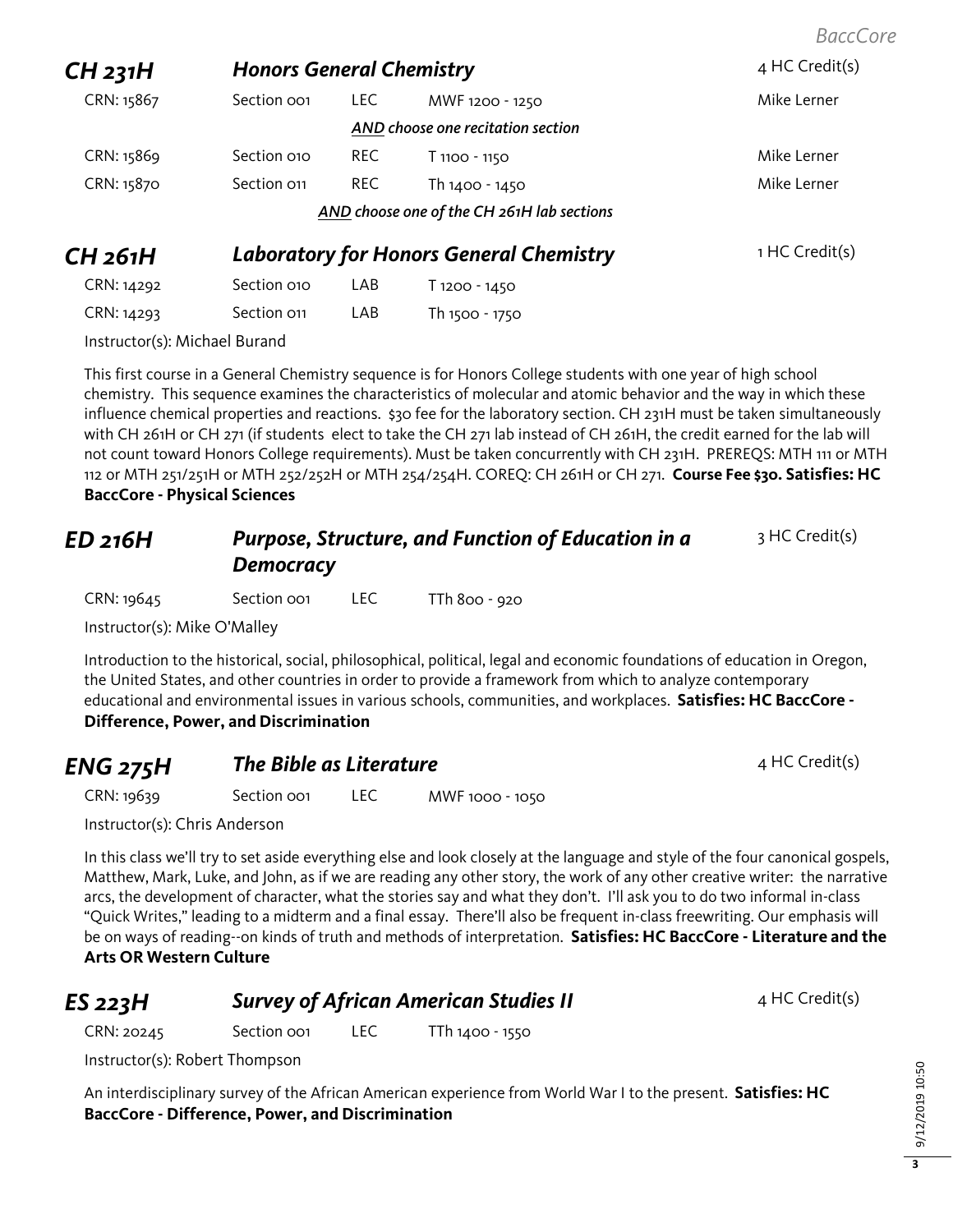# 9/12/2019 10:50 9/12/2019 10:50

**4**

# **ES** 445H **Native American Science and Technology** 4 HC Credit(s)

CRN: 20234 Section 001 LEC TTh 1200 - 1350

Instructor(s): David Lewis

Examination of scientific and technological discovery, continuity, and change among indigenous peoples, with particular emphasis on selected communities of pre- and post-European contact North America. **Satisfies: HC BaccCore – Science, Technology, and Society**

# **GEOG 300H Sustainability for the Common Good** 3 HC Credit(s)

CRN: 20017 Section 001 LEC W 1800 - 2050

Instructor(s): Steve Cook

This class focuses on individual actions that can lead to a more sustainable life. The course is also "real" in that when I speak of the 5.5 billion people not living the good life, I take the class on a vicarious voyage to rural Burma. When I speak of growing and preserving your own food, I take you to my farm and garden (both in class and as an extra credit option field trip). On the importance of public land to our well being, I take students along with me across Oregon on a mountain bike. Powerpoints? Not so much. Exams? None. **Satisfies: HC BaccCore - Contemporary Global Issues OR Science, Technology, Society**

| <b>Honors Writing</b><br>$HC$ 199 |                         |       |                            | 3 HC Credit(s) |
|-----------------------------------|-------------------------|-------|----------------------------|----------------|
|                                   |                         |       | Choose one lecture section |                |
| CRN: 11092                        | Section oo1             | LEC . | MWF 900 - 950              |                |
| CRN: 11093                        | Section oo <sub>2</sub> | LEC . | TTh 1200 - 1320            |                |
| CRN: 13760                        | Section 003             | LEC.  | TTh 1000 - 1120            |                |

Instructor(s): Eric Hill

Becoming a critical reader and thinker promotes clear writing and verbal communication. You will hone your skills in a discussion/debate format, along with frequent in-class writing assignments and presentations. You will also further develop your abilities to be a critical reader. We will be examining texts from many disciplines and on a variety of topics; you will also bring in examples for discussion. The research paper, which includes both formal documents and informal writing, will focus on an ethical/controversial issue or current research within your discipline; this will include field and library research. PREREQS: WR 121/121H. **Satisfies: HC BaccCore - Writing II**

**HST 202H History of the United States** 4 HC Credit(s) CRN: 19642 Section 001 LEC MW 1400 - 1550

Instructor(s): Stacey Smith

Provides an overview of the development of the U.S. from the pre-Columbian era to the present. Attention is given to economic, political, and social trends, as well as to international relations. **Satisfies: HC BaccCore - Difference, Power, and Discrimination OR Western Culture**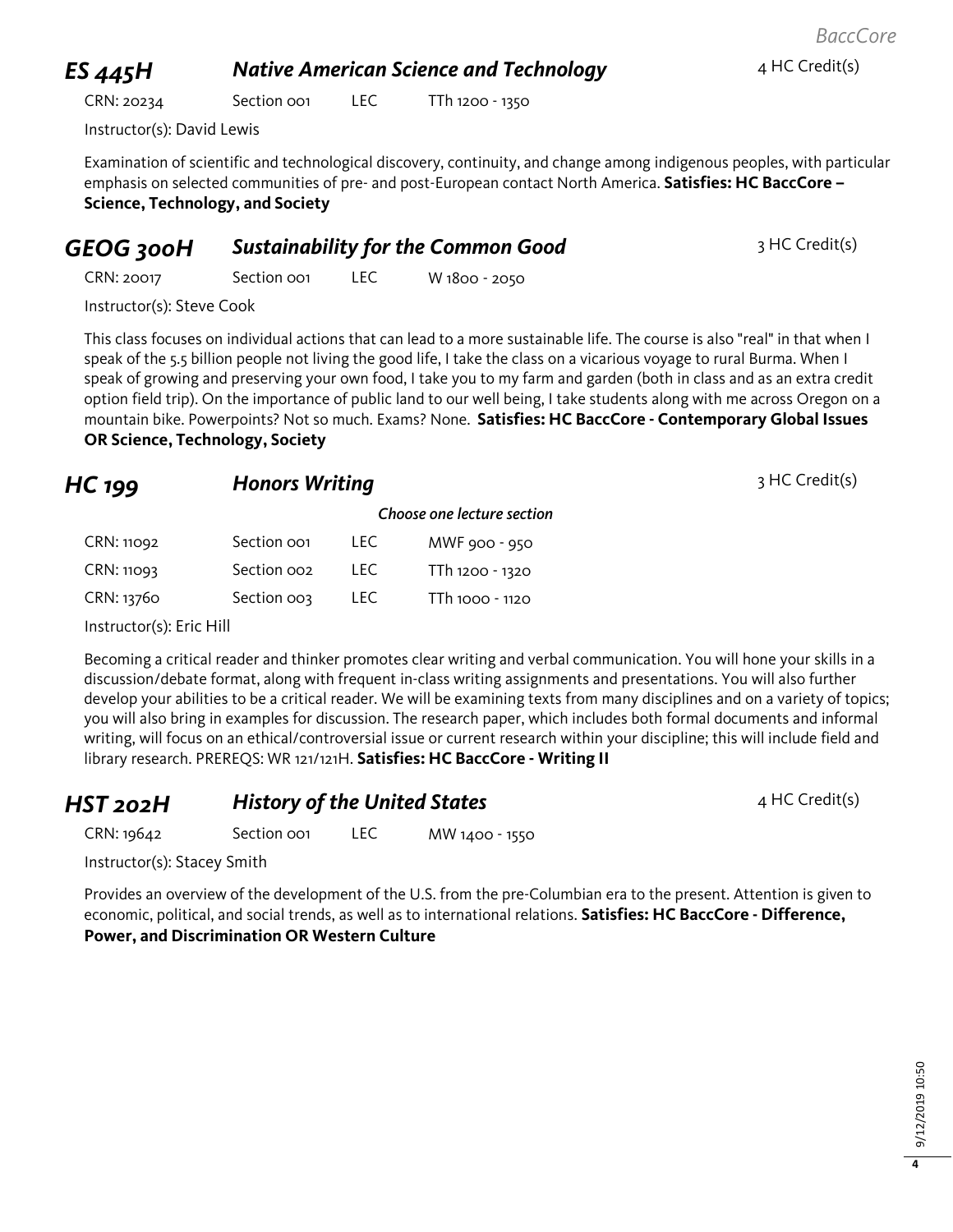## **MTH 251H Differential Calculus 1 AMTH 251H Differential Calculus 1**

#### *Choose one lecture section MTH 251H does not have a recitation – that hour is built into the lecture*

| CRN: 12122 | Section oo <sub>1</sub> | LEC. | MWF 1200 - 1320 |
|------------|-------------------------|------|-----------------|
| CRN: 15368 | Section oo <sub>2</sub> | TEC. | MWF 1000 - 1120 |
| CRN: 16619 | Section 003             | LEC. | MWF 830 - 950   |

Instructor(s): Tom Dick

This is the first term of the calculus sequence for scientists, engineers, and others, including mathematics majors. The first two terms of the sequence, MTH 251 and MTH 252, focus on real-valued functions of a single real variable, including polynomial, rational, algebraic, trigonometric, exponential, and logarithmic functions. Differential calculus involves the study of rate of change in all its forms, including velocity, acceleration, population growth and other natural and physical phenomena. Differential calculus features the derivative, techniques of differentiation, and applications of the derivative, including optimization problems, the geometry of curves, and analysis of motion. This course emphasizes geometric reasoning not just computation. PREREQS: MTH 112. Sufficent test scores may waive MTH 112 PREREQS. **Course Fee \$10. Satisfies: HC BaccCore - Mathematics**

#### *MUS* 102H *History of Rock & Roll* 3 HC Credit(s)

CRN: 13877 Section 001 LEC MWF 1200 - 1250

Instructor(s): Ryan Biesack

This survey is a selected examination and study of musical and social events that have occurred in popular culture over a period of roughly the past 50 years, and what has come to be known generally as "Rock" music. The survey will begin its journey looking at the 1950s and the beginnings of Rock music and conclude with the Rock culture of today. The term "Rock" music will be used as an umbrella or generic term to cover the many variations of popular music that fall under its reach: Motown, Soul, R&B, Disco, Acid Rock, Death Metal, Thrash Metal, Punk Rock, Indy Rock, Grunge, etc.. As there are numerous artists and performers who have contributed to Rock music, this survey will focus on a selected group who have significantly changed, or illustrate the change, in Rock music. This course will examine some of the pinnacle recordings, repertoire, artists, concerts, performances, and events to provide insight and meaning as to "how" and "what" this music was changing within pop culture in a historical and social context. By examining different works of Rock music, we can hope to extrapolate broader meaning and understanding of these events in an overarching sense relative to recent history. This course will also examine how Rock music has functioned as a vehicle for commentary on everything from sex to religion to politics, and how this music continues to be a relevant and ever changing vehicle in the present day. **Satisfies: HC BaccCore - Literature and the Arts**

**PAC 293H Interdisciplinary Yoga: Earthing** 1 HC Credit(s) CRN: 17074 Section 001 ACT F 1500 - 1850

Instructor(s): Tsipora Claudia Berman

Take Yoga outdoors! Get out of the lab or the office, off the computer or phone, away from your daily tasks, and take a yoga/breathing/walking break exploring the campus in a new way with yoga investigations. Join in a multi-sensory, interdisciplinary, multicultural, yoga experience using the OSU campus and surrounding parks as the classroom, including visits to meditation rooms at cultural centers throughout campus. Rejuvenate and renew with gentle to moderate walking, incorporating environmental education, mindfulness practices, Neuroscience, and Earthing/Nature healing including reflection, walking meditation, postures that stretch, strengthen, and balance your mind/body into your daily routine. Learn how you can use curbs, trees, stairs, chairs and benches for yoga. Explore the outdoors with a new perspective to help bring clarity every time you step outside with a heightened awareness of the present moment. Yoga is one of the oldest systems for personal development in the world, encompassing body, mind and spirit. Meets weeks 1-5 only. **Course Fee: \$49. Satisfies: HC BaccCore - Fitness**

Meets weeks 1-5 only

**5**

*BaccCore*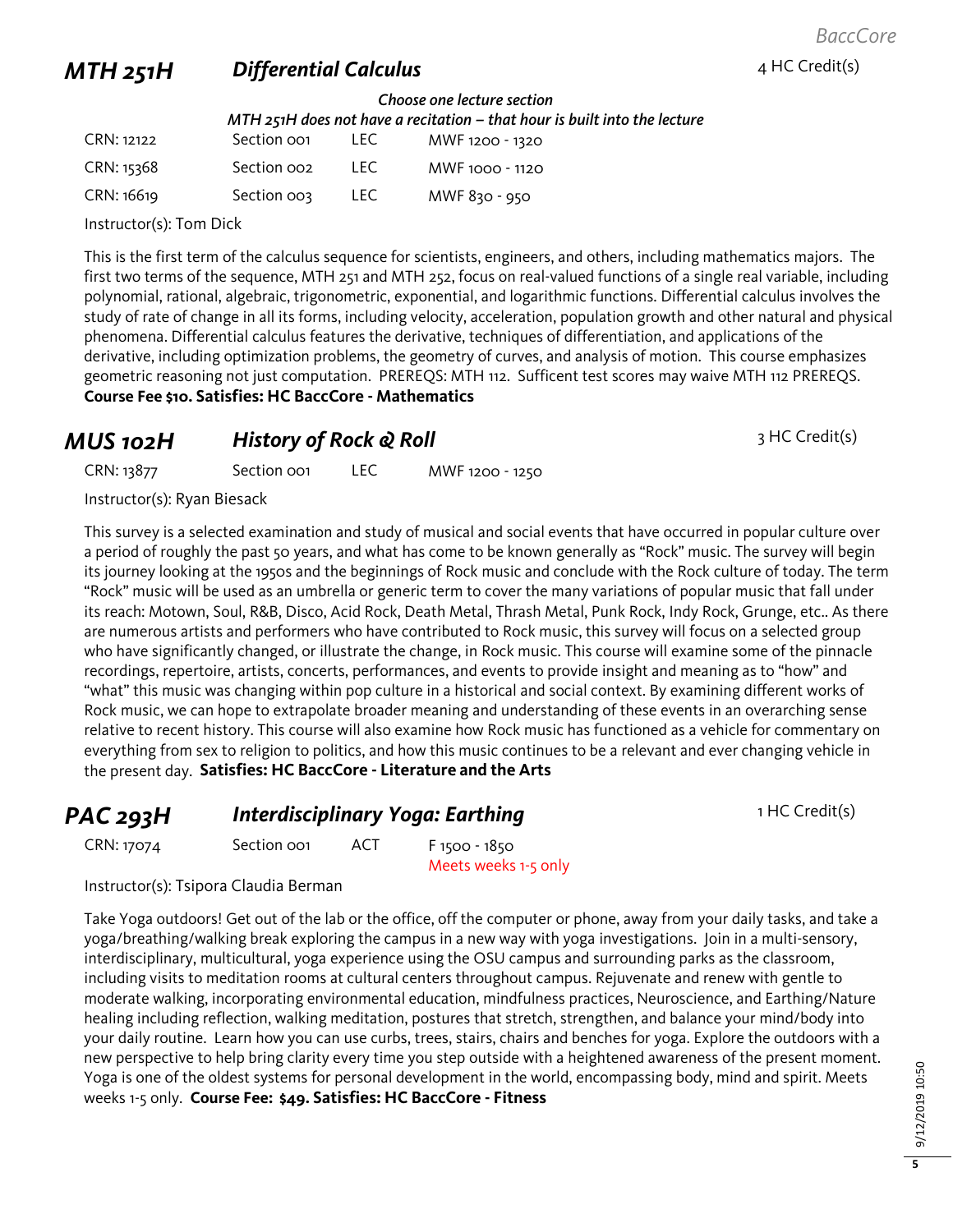### **PAC 325H Wilderness First Aid** 1 HC Credit(s)

CRN: 18087 Section 001 ACT Th 1100 - 1250 Required all-day field trip Saturday 11/16/19

Instructor(s): Sheila Evans

Crunch! Ugh… Ouch! Do you recreate with accident-prone friends or family? Do you spend any time playing the outdoors? Knowing the fundamentals of emergency care in non-urban environments are useful skills. Backcountry emphasis with long-term care and evacuation complications makes this course unique. There will be a number of outdoor sessions so come prepared with "grubby" clothes that will get dirty or fake-bloody. The course has two components: knowledge as evidenced by performance on written exams and quizzes and practical skills as demonstrated throughout the course and on the final exam. This course covers the fundamentals of emergency care in a non-urban environment, including physiology, injury assessment, short term care, anatomy, and small group rescues. While much of the material appears to be standard emergency care information, the backcountry emphasis with long-term care and evacuation complications makes this course unique. Required field trip Saturday 11/16/19. **Course Fee: \$167 Satisfies: HC BaccCore - Fitness**

| PH 212H    |                         |       | <b>General Physics with Calculus</b> | $4$ HC Credit(s) |
|------------|-------------------------|-------|--------------------------------------|------------------|
| CRN: 19998 | Section oo <sub>1</sub> | LEC . | MWF 1300 - 1350                      | Henri Jansen     |
|            |                         |       | AND choose one lab section           |                  |
| CRN: 19999 | Section 010             | LAB   | T 1600 - 1750                        | Henri Jansen     |
| CRN: 20000 | Section 020             | LAB   | R 800 - 950                          | Henri Jansen     |

A comprehensive introductory survey course intended primarily for students in the sciences and engineering. Topics include mechanics, wave motion, thermal physics, electromagnetism, and optics. Elementary calculus is used. PREREQS: PH 211/211H. **Satisfies: HC BaccCore - Physical Sciences**

| PHL 205H                         | <b>Ethics</b> |      |                | $4$ HC Credit(s) |
|----------------------------------|---------------|------|----------------|------------------|
| CRN: 19641                       | Section oo1   | LEC. | TR 1200 - 1350 |                  |
| Instructor(s): Stephanie Jenkins |               |      |                |                  |

Introduction to ethical theory and to the evaluation of ethical issues in society such as sexual ethics and euthanasia. Includes the study of philosophical theories of moral responsibility and moral virtue, and the philosophical ideas behind ethics debates in society. Students are encouraged to develop their own positions on ethical issues through discussion projects and term papers. **Satisfies: HC BaccCore - Western Culture**

| PHL 444H /<br>REL 444H                  | <b>Biomedical Ethics</b> |                                                            | $4$ HC Credit(s) |
|-----------------------------------------|--------------------------|------------------------------------------------------------|------------------|
|                                         |                          | Choose either the PHL 444H section OR the REL 444H section |                  |
| PHL $444$ H CRN: $14296$ Section oo LEC |                          | MW 1200 - 1350                                             |                  |

| REL 444H CRN: 16303 Section 001 LEC |  | MW 1200 - 1350 |
|-------------------------------------|--|----------------|
|                                     |  |                |

Instructor(s): Jonathan Kaplan

In this class, we will cover ethical principles and decision-making processes to selected problems in medicine, health care, and biotechnology. Special attention given to end-of-life choices, reproductive rights and technologies, organ transplantation, research ethics, genetic engineering, and allocating scarce resources. An interdisciplinary focus that draws on social, legal, economic, and scientific issues in ethical decision in medicine. **Satisfies: HC BaccCore - Science, Technology, Society**

**6**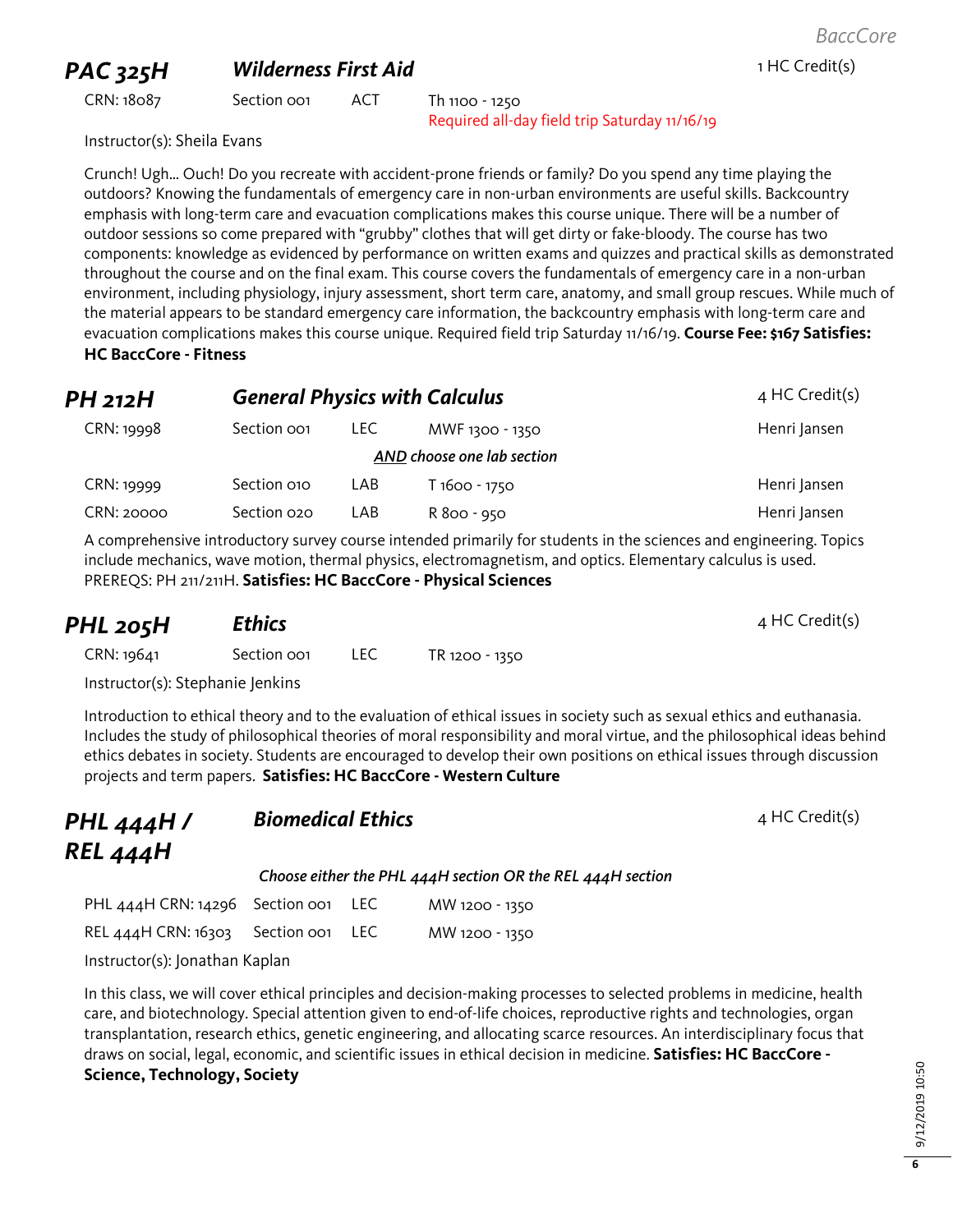# *WGSS 440H Women and Natural Resources* <sup>3</sup> HC Credit(s)

CRN: 20261 Section 001 LEC TR 1000 - 1120

Instructor(s): Susan Bernardin

This class broadly examines the relationship between gender, culture, power, and the environment. The course begins by asking how nature has been gendered and racialized, while also defining "natural resources" through conflicting worldviews, including Western and Indigenous epistemologies. Our course readings, drawn from multiple disciplines, will especially focus on contemporary environmental issues in regional, national, and international communities. Recent intense conflicts in the United States around fracking, climate change, and pipelines will help us understand how conflicts over the environment are shaped by intersections of (and ideas about) gender, race, place, ethnicity, and class. Global case studies of women's transformational agency in resource use and management (Chipko in India; Green Belt Movement in Kenya) will ensure we are attentive to transnational questions of culture, identity, region and history. We will examine the structural inequalities that have often kept women from decision-making in the management, protection, and conservation of natural resources in the United States. At the same time, we will demonstrate women's longstanding work in fisheries, forestry, energy, and agriculture. **Satisfies: HC BaccCore - Science, Technology, Society**

### **WR 121H English Composition English Composition 121H English Composition**

*WR 121H is not restricted by last name*

| Choose one lecture section |                         |      |                 |              |
|----------------------------|-------------------------|------|-----------------|--------------|
| CRN: 16405                 | Section oo1             | LEC. | TTh 830 - 950   | Rob Drummond |
| CRN: 17075                 | Section oo <sub>2</sub> | LEC. | MWF 900 - 950   | Liz Delf     |
| CRN: 18091                 | Section oos             | LEC. | MWF 1500 - 1550 | Liz Delf     |

Instructor(s): Rob Drummond

Introduction to critical thinking, the writing process, and the forms of expository writing. Intensive writing practice, with an emphasis on revision. WR 121H is not restricted by last name. **Satisfies: HC BaccCore Writing I**

| <b>WR 327H</b> | <b>Technical Writing</b> | 3 HC Credit(s) |
|----------------|--------------------------|----------------|
|                |                          |                |

CRN: 19640 Section 001 LEC MWF 1600 - 1650

Instructor(s): Emily Elbom

Continued practice in writing with an emphasis on the rhetorical and critical thinking demands of writers in scientific and technological fields. PREREQS: WR 121/121H. Minimum of sophomore standing required. **Satisfies: HC BaccCore Writing II**

*BaccCore*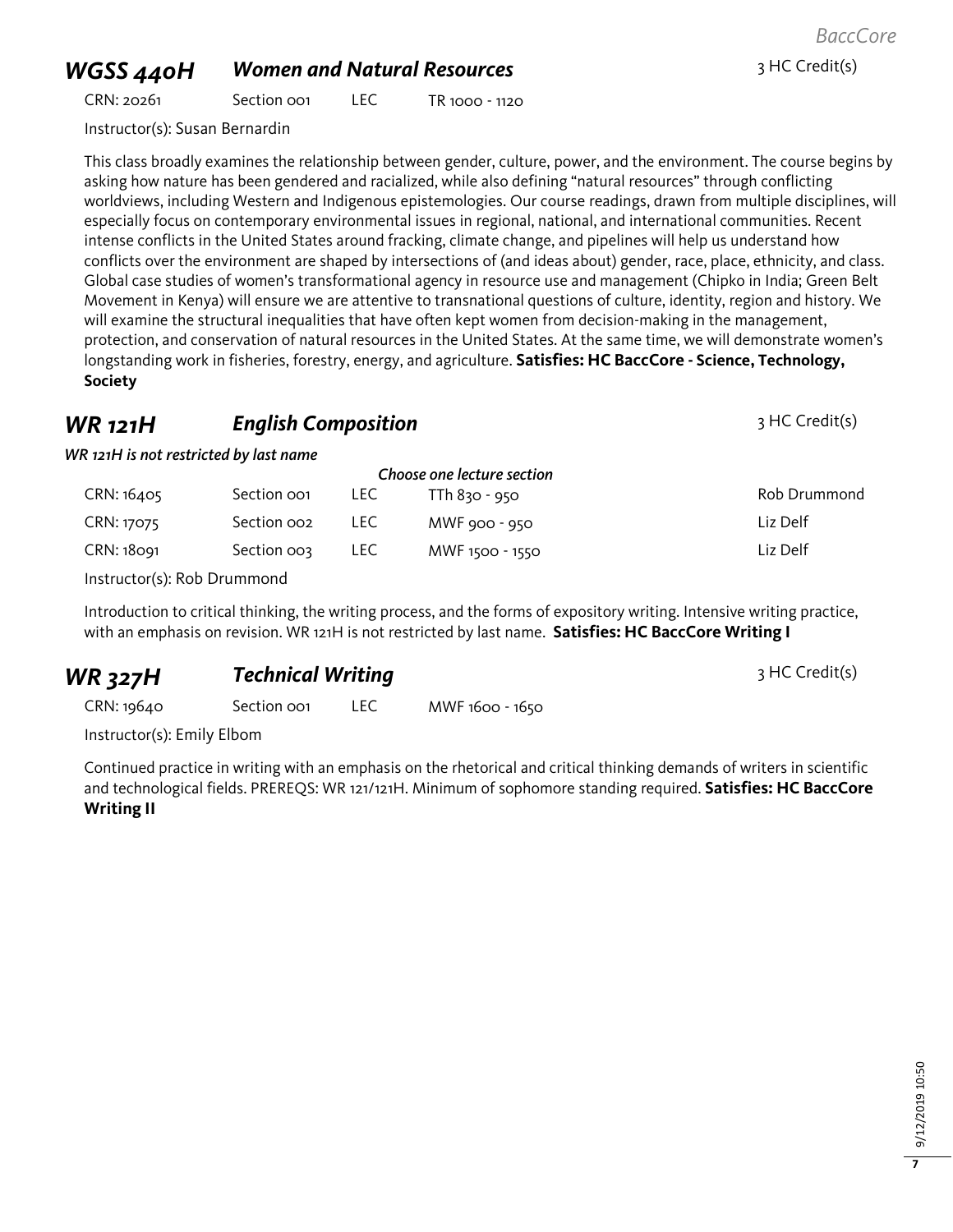# **Fall 2019 Honors Colloquia Options**

#### *ENSC 407H / HC 407* **Introduction to Traditional Ecological Knowledge** 2 HC Credit(s) *Choose either the ENSC 407H section or the HC 407 section*

| ENSC 407H CRN: 18797 Section 400                                                                                                                                                                                                                                                                            |             | SEM online |  |
|-------------------------------------------------------------------------------------------------------------------------------------------------------------------------------------------------------------------------------------------------------------------------------------------------------------|-------------|------------|--|
| HC 407 CRN: 18796                                                                                                                                                                                                                                                                                           | Section 401 | SEM online |  |
| $\mathbf{r}$ . $\mathbf{r}$ , $\mathbf{r}$ , $\mathbf{r}$ , $\mathbf{r}$ , $\mathbf{r}$ , $\mathbf{r}$ , $\mathbf{r}$ , $\mathbf{r}$ , $\mathbf{r}$ , $\mathbf{r}$ , $\mathbf{r}$ , $\mathbf{r}$ , $\mathbf{r}$ , $\mathbf{r}$ , $\mathbf{r}$ , $\mathbf{r}$ , $\mathbf{r}$ , $\mathbf{r}$ , $\mathbf{r}$ , |             |            |  |

Instructor(s): Samantha Chisholm Hatfield

The goal of this course is to understand Traditional Ecological Knowledge (TEK) and sustainability practices from a Native American perspective, focusing on the Pacific Northwest but also addressing other Tribes nationally. The emphasis will be on techniques the Siletz have implemented and continue utilizing, but we will also incorporate other techniques from tribal perspectives in local and national areas, as well as how these utilizations coincide with agencies on local, state, and federal levels. This class will focus on how state and federal guidelines, laws, and regulations affect and implement tribal policies and tribal members. This course promotes TEK as a viable sustainability technique and teaches students and community members about further understanding TEK, in cooperation through agencies and policies such as treaties and NAGPRA on Indigenous lands, traditional areas, and cultural practices. *This is an Ecampus course. Tuition rates for Ecampus courses are different than on-campus courses and can be found at ecampus.oregonstate.edu/services/tuition.* **Satisfies: HC Colloquia**

| FILM 399H                |             | Film Censorship: 1896-2019 |                                       |  |  |
|--------------------------|-------------|----------------------------|---------------------------------------|--|--|
| CRN: 19627               | Section oo1 | <b>SEM</b>                 | T 1600 - 1850<br>Meets weeks 1-5 only |  |  |
| Instructor(s): Jon Lewis |             |                            |                                       |  |  |

This course will survey films that, for one reason or another, raised problems for film industry censors. The screenings will begin with a Fatty Arbuckle short, The Knockout (co-starring a very young Charlie Chaplin), released in 1914. Subsequent screenings feature works from the so-called "pre-Code era" (1930-1934), followed by films that emerged from within the battleground of cold-war Hollywood (1947-1955), and end with a selection from the post-rating system era. Course readings will be selected from a variety of books on the subject. Meets weeks 1-5 only. **Satisfies: HC Colloquia**

## **HC 299 Farside Entomology Properties All 2 HC Credit(s)**

| CRN: 14380 | Section oo1 | <b>SEM</b> | W 1800 - 1950 |
|------------|-------------|------------|---------------|
|            |             |            |               |

Instructor(s): Michael Burgett

Farside Entomology is designed to introduce you to the humanistic side of entomology by utilizing the entomological humor of Gary Larson, et alia as paradigms of human-insect interactions. Interactions between humans and insects are numerous, of variable time scales and of varying implications (for both the human and the insect), ranging from the mildly humorous to the deadly serious. The "cartoon" format provides an anthropomorphic view of insects. This can be an incredibly rich venue as an introduction to the more serious aspects of insects and their relevance to human activities. A formal classroom meeting will be held once a week for 1.5 hours. At the first meeting the class will be divided into teams of 2 students per team. On an every other week basis each team will be required to present their entomological and humanistic interpretation of an entomologically based cartoon. Appropriate reference materials will be attached to each assignment. Every week thereafter a 10 to 12 minute oral presentation will be made by half of the teams. This format will allow students to serve as presenters four times during the academic quarter. Weekly out-ofclass preparation time is critically important to team success. **Satisfies: HC Colloquia**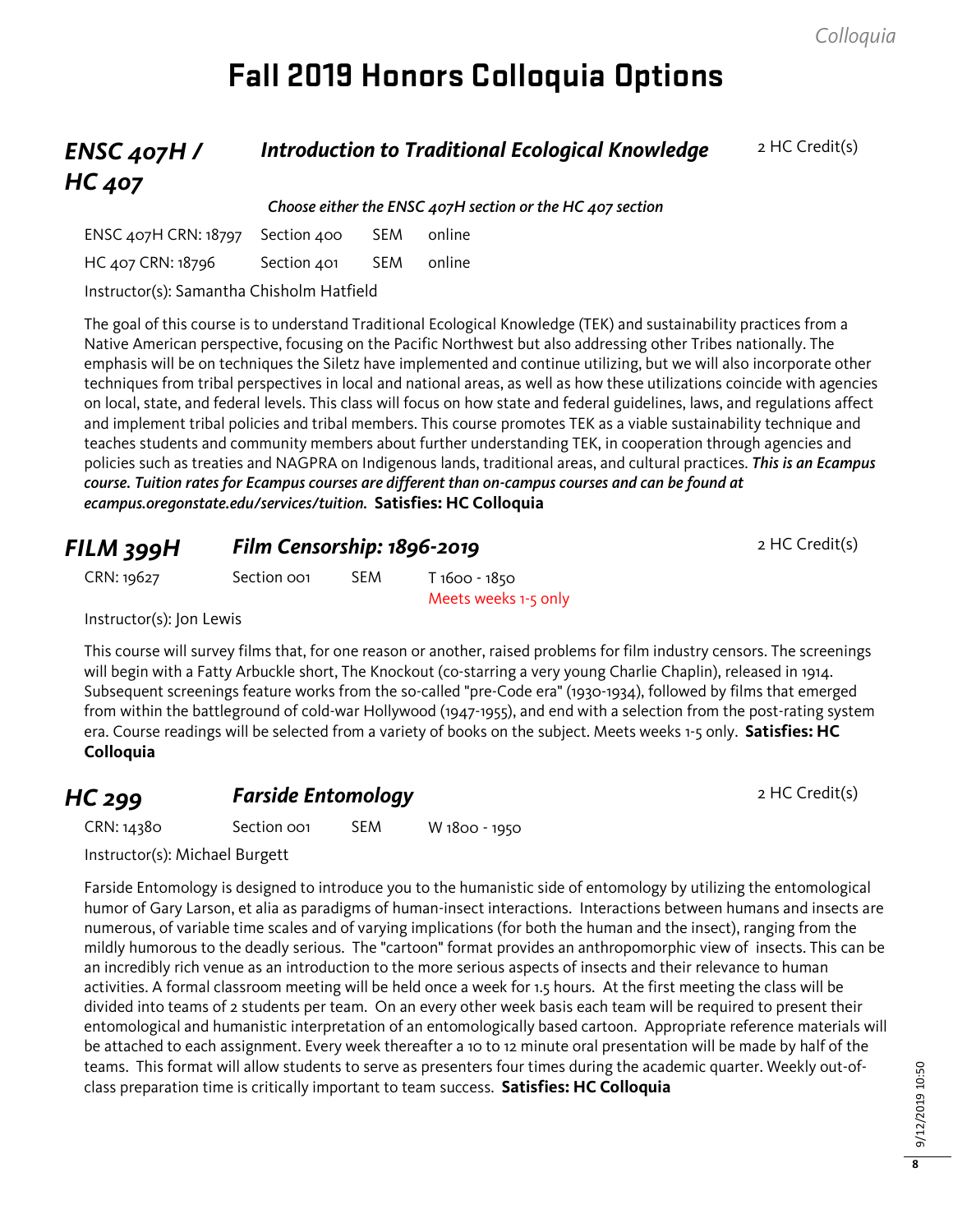#### *HC 299 Building Hope: International Service Learning - Culture* <sup>1</sup> HC Credit(s)

CRN: 17613 Section 002 SEM Th 1400 - 1550

Meets weeks 6-10 only

Instructor(s): David Kovac

The Building Hope program features one colloquium each term that's focused on a different aspect of international serivce learning, as well as an optional international service learning trip during spring or summer break. The goals of the overall program are to help students gain an appreciation and understanding of the complexities of service work in international communities while encouraging students to consider "internationalizing" their academic coursework or Honors Thesis. This particular colloquium focus on the concept of culture – interpreting the cultural contexts and consequences of international service strategies, programs, and projects. The colloquia for other terms focus on team skills and impact of service learning. The colloquia can be taken at any time and do not need to be taken as a series or in any particular order. Meets weeks 6-10 only. **Satisfies: HC Colloquia**

### **HC 407 Writing About Music Property Apple 2 HC Credit(s)**

CRN: 17166 Section 001 SEM MW 1200 - 1250

Instructor(s): Eric Hill

This class will focus on how we attempt to use words to discuss something that works outside of language. Does music defy description? Is it possible to employ concrete terms for something that, for many, remains abstract and/or subjective? Is writing about music like dancing about architecture? You will be asked to examine and respond to music and texts about music. Through in-class discussions, presentations, and assignments, you will discuss what you see as the values and limitations of these texts, as well as how they compare with your own written attempts to react to music. Much of the material you will be listening to and writing about will come from pieces that you bring in (some of it will be music that I subject you to). You will be writing about music through various forms of expression (description, review, analysis), explaining not only the characteristics of the music but also how context can affect your experience (live versus recorded, instrumental versus lyrics, visual components, etc.). You are not required to play an instrument or to know music theory, but we will go over some theoretical terms that may provide you with some basic vocabulary. **Graded: P/N. Satisfies: HC Colloquia**

#### **HC 407 Toy-Based Technology for Children with Disabilities** 2 HC Credit(s)

CRN: 16315 Section 002 SEM T 1400 - 1550

Instructor(s): Sam Logan

This is a 'hands-on' and 'brains-on' course where students will gain skills and knowledge through real-world experience and the reading and discussion of current scientific research related to core course topics. This experience will be driven through engagement with the Go Baby Go (GBG) program. GBG is a community-based outreach program that works with families, clinicians and industry to provide modified ride-on toy cars to children with disabilities to use for fun, function, and exploration. http://health.oregonstate.edu/gobabygo. Students will gain the necessary technical skills such as cutting PVC pipe and basic wiring. Students will work directly with families to customize ride-on car modifications to meet the individual needs of children with disabilities. The technical skills and scientific research will be open and accessible to all students, regardless of previous background or experience. **Satisfies: HC Colloquia**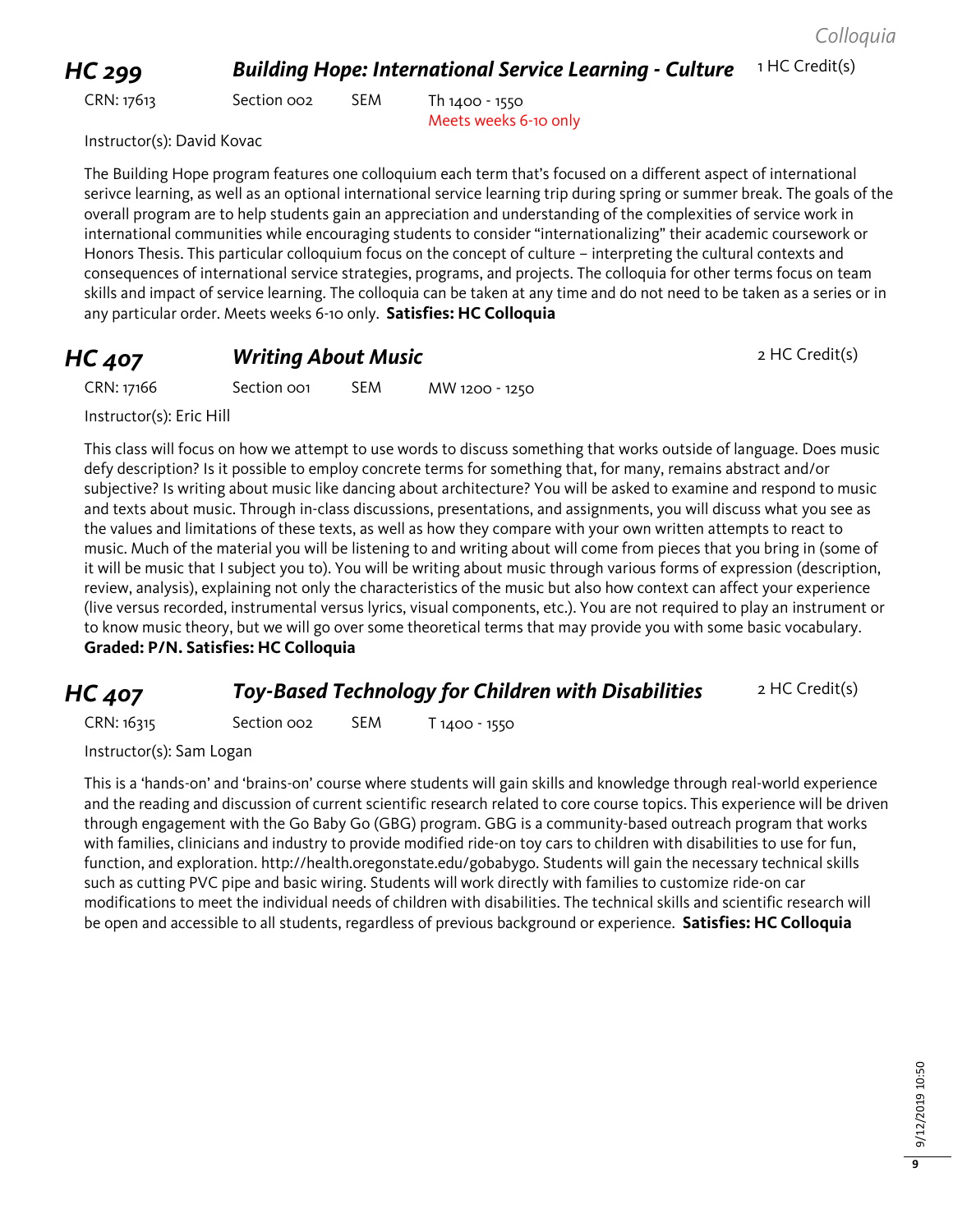# **HC 407 Leadership and Positive Psychology 2 HC Credit(s)**

CRN: 14628 Section 003 SEM M 1000 - 1150

Instructor(s): Don Johnson

This is why we are here. It makes sense to assume that people who possess a strong sense of personal wellbeing, and a perspective of optimism, are likely to create/support leadership solutions that have lasting effectiveness and support the wellbeing of others. Leadership is the creation of a solution to something. The solution could focus on anything from leading the development of a community event to addressing health care in developing countries. Positive psychology is "the scientific study of what makes life most worth living, using a perspective of optimism and wellbeing as expressed in the PERMA Theory developed by Marty Seligman at the University of Pennsylvania. We will study the PERMA Theory and use its elements as a foundation for creating leadership solutions in a series of actual Case Studies. Your work is about thinking and thinking creatively. You will have one homework assignment, which is a research paper due at the beginning of finals week. **Graded: P/N. Satisfies: HC Colloquia**

## *HC 407 Circular Economy: Design Framework for a Responsible*  1 HC Credit(s) *Future*

CRN: 19628 Section 004 SEM W 1100 - 1150

Instructor(s): Shanna Ruyle

If you could choose between a product that would end up in the landfill or one that could be remanufactured infinitely, what would you choose? If the idea of infinitely cycled products inspires you and the world you'd like a hand in creating, Circular Economy is a step in the right direction—come experience how each of us could help make it a reality. Learn to use method-based tools that can help you discover where we can best influence and create change for a product, service or business model. Use creativity-based approaches to imagine radically new solutions for a challenge you see or a product you wish could be designed more responsibly. Explore key concepts and how your future roles and interests relate. Interact with people around the globe who are exploring how to make products and services with the Circular Economy in mind—during the annual online Disruptive Innovation Festival. (You might even present or discuss your own ideas, if you so choose). Take your ideas beyond the classroom to create a project, presentation or creative endeavor to inspire yourself (and perhaps, others). **Graded: P/N. Satisfies: HC Colloquia**

#### **HC 407 Race and Science** 2 HC Credit(s)

CRN: 17168 Section 005 SEM Th 1000 - 1150

Instructor(s): Thomas Bahde

Until the mid-20th century, many scientists believed that scientific determinations of race difference justified discrimination and racism, and we still live with the repercussions of this assumption today. It has only been within the last century that mainstream scientific thought has dismissed the notion of fundamental race difference as a "natural" means of social organization and control. This course considers the role of modern science and pseudoscience in producing and reproducing ideologies of race and racism from the 18th century through the present. We will be looking especially at the intersection of popular cultures of racism and the dissemination of racial science and pseudoscience. We will investigate how ideas about race difference have corresponded to the waxing and waning of scientific justifications for institutional racism and white supremacy, especially within the United States. **Graded: P/N. Satisfies: HC Colloquia**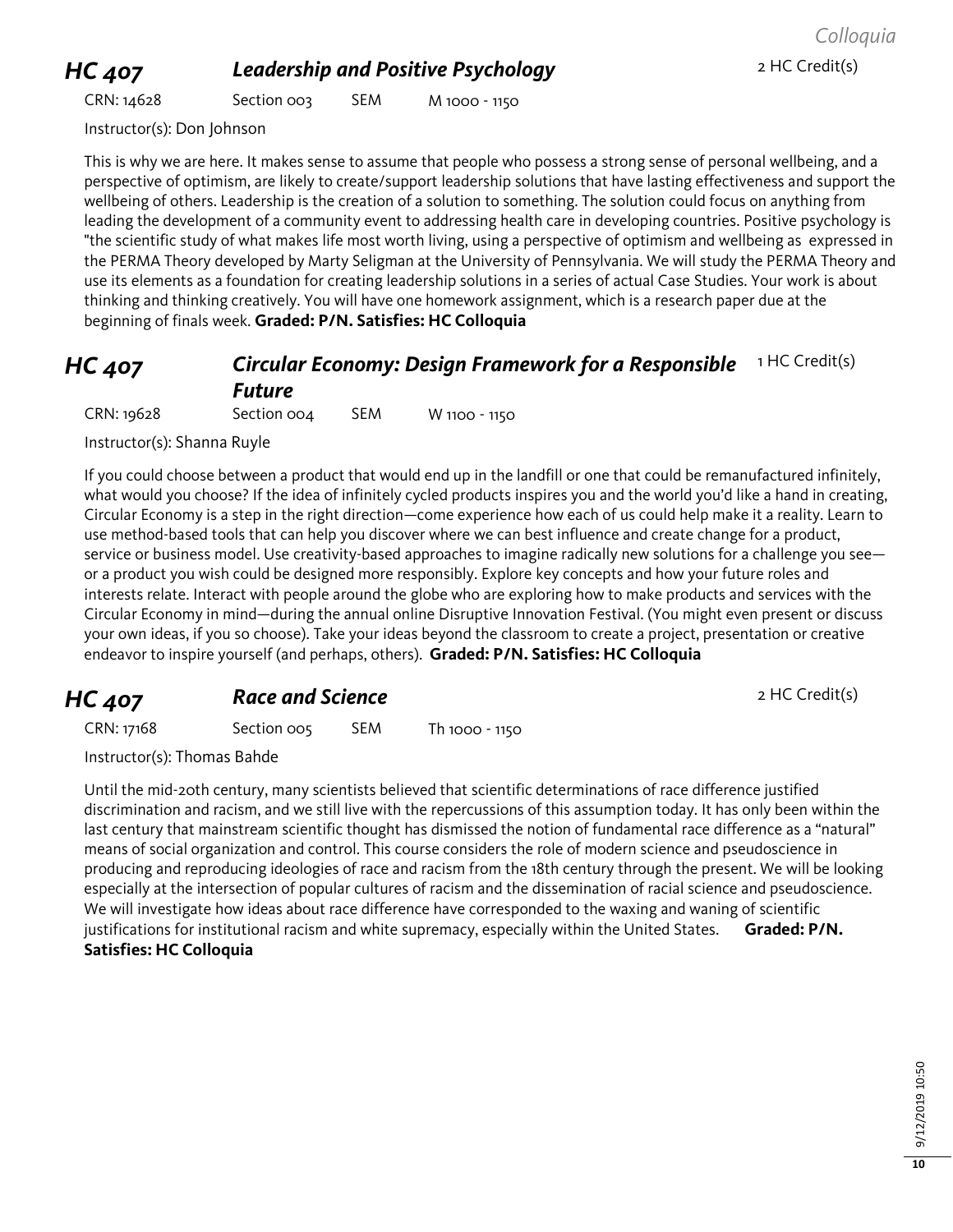# **HC 407 Art of Science / Science of Art 1 HC Credit(s)**

*Colloquia*

CRN: 14629 Section 006 SEM Th 1000 - 1050

Instructor(s): Randy Milstein

What do ballerinas and spiral galaxies have in common? Why is photography one of the pivotal inventions of human history? Is the Golden Ratio really a mathematical expression of beauty? This colloquium challenges the mindset that science and art are opposing endeavors, but instead suggests neither would be as powerful without the other since both require great imagination and creativity to be productive and move humankind forward. Guests to aid in our discussions will include visual artists, musicians, dancers, and scientists whose interests and skills blend science and art. **Graded: P/N. Satisfies: HC Colloquia**

### **HC 407 American Identity in the World** 2 HC Credit(s)

CRN: 16298 Section 007 SEM MW 900 - 950

Instructor(s): Eliza Barstow

This class invites you to read about and discuss some the key issues that have contributed to ideas about American identity in the world. As we engage with the class readings, we will constantly ask questions such as:

- How have people used the term "American" at different points in United States history? Who has been included or excluded from this category at different points in U.S. history?
- How have American ideas of the "good" or "correct" life influenced U.S. relations with people in other parts of the globe?
- What are some of the ways in which Americans have consciously attempted to offer a vision of "American identity" to people in other parts of the globe?
- How have economic endeavors (and challenges) served to shape American identity both at home and throughout the globe?
- How has various forms of art—film, literature, music—etc. served to create a sense of American identity? **Graded: P/N. Satisfies: HC Colloquia**

#### **HC 407 Crises, Catastrophes, and Cataclysms 1 HC Credit(s)**

CRN: 14630 Section 008 SEM T 1300 - 1350

Instructor(s): Randy Milstein

Often Earth has a bad day: discussions of asteroid impacts, extreme volcanism, solar storms, climate change, and mass extinctions – events and outcomes that have, and will, alter life on Earth. This colloquium will review the scientific evidence, scenarios, and after-effects of significant Earth altering processes. What would happen if Earth were struck by a two kilometer in diameter asteroid? What would happen to American culture if a large coronal mass ejection from the Sun destroyed our power grid? What would be the byproduct of a SARS, Ebola, or avian influenza pandemic among humans? **Graded: P/N. Satisfies: HC Colloquia**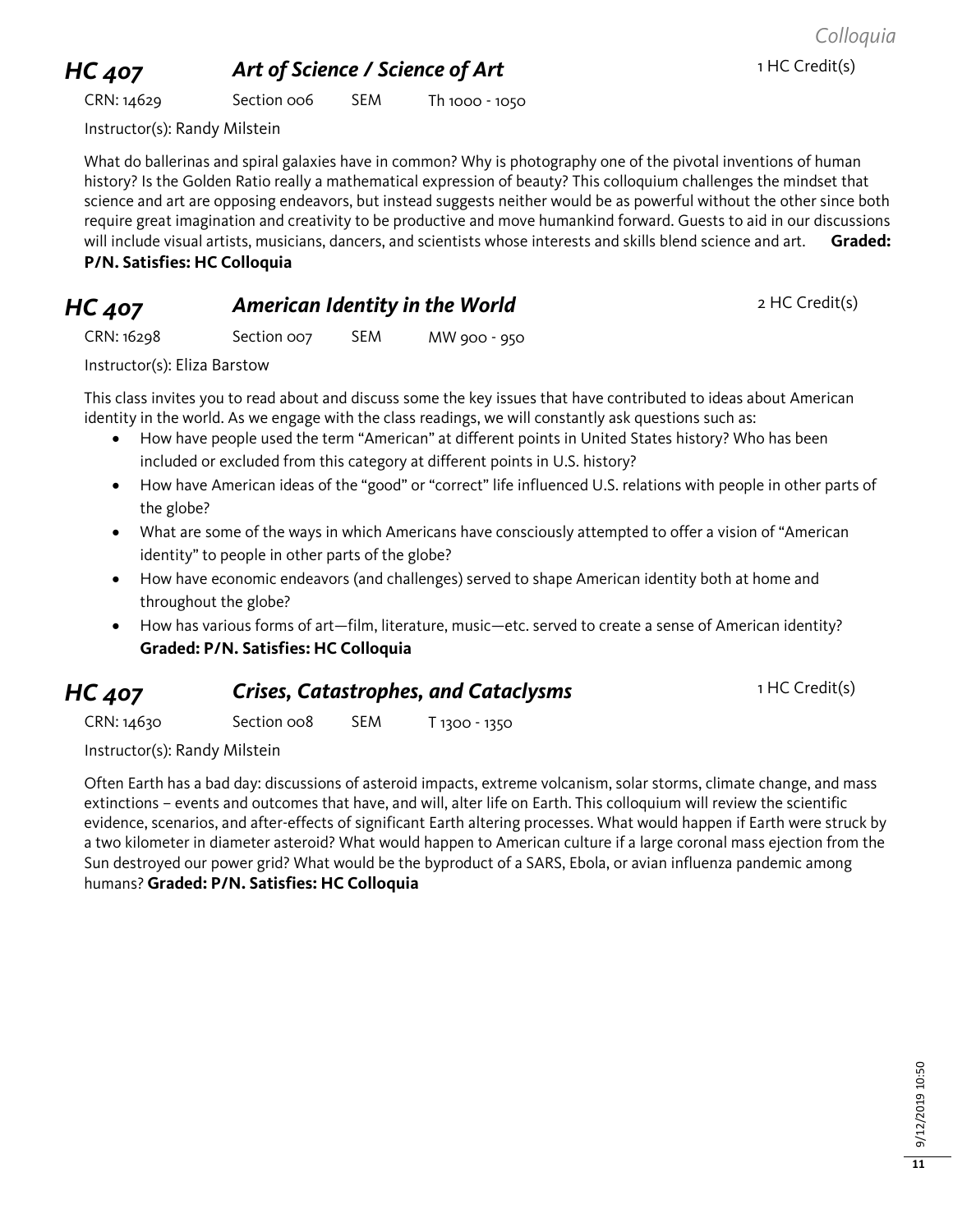# *HC 407* **The Truth is Out There: The Rise of Conspiracy Theories** 2 HC Credit(s)

CRN: 19629 Section 009 SEM Th 1200 - 1350

Instructor(s): Rob Drummond

According to a recent study cited in the Washington Post, more than 50% of Americans believe in at least one conspiracy theory. Why this is true, and how it currently shapes much of our cultural and political landscape, will be our focus in this course. We will pose ourselves not as conspiracy theorists but as conspiracy analysts (to paraphrase Gore Vidal), investigating humankind's fascination with sinister plots and paranoid fantasies past and present. As we seek patterns across conspiracies, we'll consider the almost-true and the wildly outrageous alike, and ask ourselves when conspiracy theories stop being fun and start feeling dangerous. Our term-long goal will be to make connections, define common traits, and explore what makes conditions ripe for conspiracy theorists to run rampant. **Graded: P/N. Satisfies: HC Colloquia**

#### *HC 407 Climate Change and Its Challenges: Responding with Resilience in Community* 2 HC Credit(s)

CRN: 17169 Section 010 SEM Th 800 - 950

Field trip during class hours, alternative assignment available for students unable to attend the trip

Instructor(s): Ken Winograd

How much do you think about climate change? Are you curious and/or concerned? If you would like to examine the perils and opportunities of climate change for you personally, this class offers an opportunity to reflect and learn about what scientists and theologians say is the greatest challenge for humankind, ever. Your personal response to climate change will be the point of departure in learning the ways that people, groups and societies are coping, adapting and even thriving with the challenges ahead. A portion of the class consists of a workshop developed by author and activist Joanna Macy, an interactive group process that 'equips us to with tools to face the mess we're in and play our role in the collective transition…to a life-sustaining society.' You will be challenged to rethink your role as citizen 'in community' in a world reshaped by the changing climate. Other related topics we will address include environmental justice, peace literacy, the nature-human relationship, and social activism. Learning activities will include readings, discussion, field experiences, readings, and group reflections. Field trip during class hours, alternative assignment available for students unable to attend the trip. **Course Fee: \$4. Graded: P/N. Satisfies: HC Colloquia**

| <b>HC 407</b> | <b>Exploring the Oceans, Then and Now</b> | 1 HC Credit(s) |
|---------------|-------------------------------------------|----------------|
|               |                                           |                |

CRN: 18368 Section 012 SEM T 1200 - 1250

Instructor(s): Holly Campbell

This course explores the exciting evolution of interdisciplinary oceanography. Focusing on the past century, we will trace the highlights of technological advances, marine science (chemistry, physics, biology, mapping and bathymetry) the contributions of women to the field, and the human dimensions of economics, ethics, world politics and competition. Guest experts from Oregon State University and the Pacific Northwest will share their perspectives. **Graded: P/N. Satisfies: HC Colloquia**

## **HC 407 Drug Abuse and Misuse: a Global Perspective** 2 HC Credit(s)

CRN: 16300 Section 013 SEM M 1600 - 1750

Instructor(s): Ray Tricker

This course will provide students with opportunities to compare, contrast, analyze and form conclusions about drug use, misuse and abuse from a global perspective in selected countries in comparison with the United States. **Graded: P/N. Satisfies: HC Colloquia**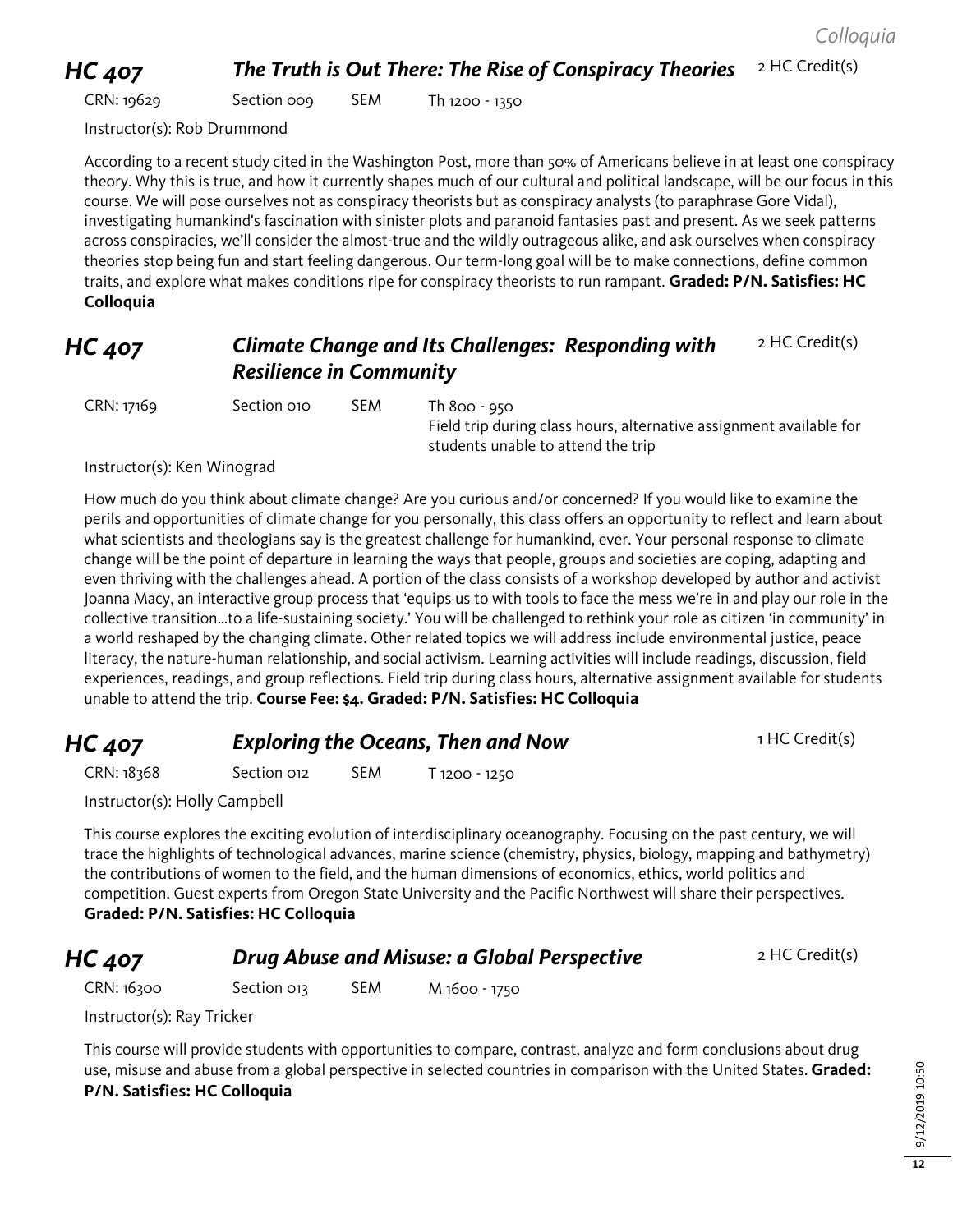# **HC 407 Contemporary Questions** 2 HC Credit(s)

CRN: 19630 Section 014 SEM W 1400 - 1550

Instructor(s): Don Johnson

The intent of this seminar is to engage in practical conversations around significant current news events from a local and world perspective. Topics discussed will be based on the content of current news acquired from a variety of sources and philosophical perspectives. In addition to content, you will examine the nature of your individual news sources, the driving philosophies behind the sources, and basis for selecting news sources. A portion of each class will be dedicated to discussing events from the current week, and the second half of class will focus on various topics in greater detail. The class will consist of subgroups of three, to study in further depth identified topics. Students will maintain term long journal regarding their personal thinking on topics reviewed. Examination of current events and social issues through the lens of various news sources. Laptops suggested for each class for data mining. **Graded: P/N. Satisfies: HC Colloquia**

#### **HC 407 Exploring Business and History through Board Games** 2 HC Credit(s)

CRN: 19631 Section 015 SEM Th 1600 - 1750

Instructor(s): Dennis Adams

What can board games teach us about human interaction throughout time? Let's find out! In this class we will explore the economic and historical themes of various Euro-style board games by playing a different easy-to-learn game each week in class. We'll alternately educate, learn from, impress, and oppress (as games occasionally demand) each other, all in a spirit of mutual respect and curious exploration. The class is intended to be fun, but we'll consider some big questions: How is commerce influenced by human attitudes toward scarcity, status, tribe, altruism, or liberty? What is the relationship between commerce and violence? Under what conditions is commerce good? Students should expect self-directed research, informal presentations, playful debate, and reflective writing. **Graded: P/N. Satisfies: HC Colloquia**

**HC 407 Humanizing the Cosmos 1 HC Credit(s)** 

CRN: 16301 Section 016 SEM M 1500 - 1550

Instructor(s): Paul Lorenzini

Is there a problem reconciling science with our humanity? The philosopher Simon Critchley argues there is, calling it an "intractable dilemma." As he puts it, "the philosophical cost of truth seems to be scientism, in which case we become beasts." On the other hand, "the rejection of scientism through a new humanization of the cosmos seems to lead to obscurantism, in which case we become lunatics." Is Critchley right? What does he mean and is this really the "dilemma" he says it is? How does Critchley's concern explain historic tensions between the sciences and the humanities in Western thought and culture? We will try to answer these questions and discuss various ways these tensions have come to express themselves in modern America. **Graded: P/N. Satisfies: HC Colloquia**

**HC 407 Dawn of the Anthropocene** 1 HC Credit(s)

| CRN: 15850 | Section 017 | <b>SEM</b> | Th 1300 - 1350 |
|------------|-------------|------------|----------------|
|------------|-------------|------------|----------------|

Instructor(s): Jacob Hamblin

We grew up believing that "geological time" and "human history" were quite distinct, with one extending across ages beyond imagination and the other occurring as a tiny blip. But in recent years, scientific findings about the lasting effects of climate change, deforestation, ocean acidification, and other human-caused natural changes have led us to a new realization: we now live in an era of the earth's history that is defined by human influence. How has this changed the ways we look at the world around us? Does it require a new brand of ethics? Does it make us rethink our own history? Does it direct our imagination? In this course we will explore the environmental arts and humanities to confront the ways our culture responds to living in an age we did not intend, yet is of our own making. **Graded: P/N. Satisfies: HC Colloquia**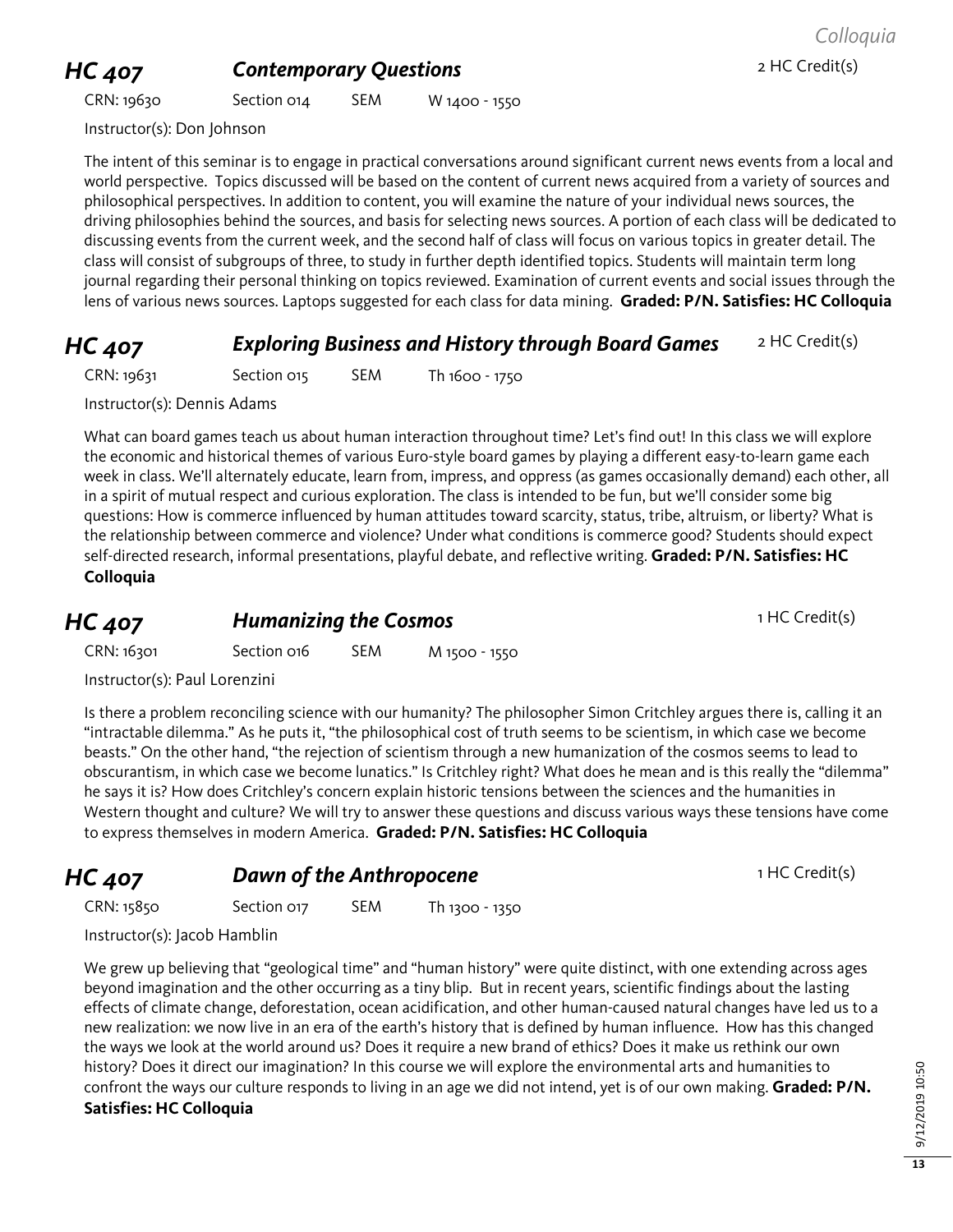1 HC Credit(s)

#### *HC 407 Fur, Feathers and Fire: Wildlife Persistence in Fire-Prone Forests*

CRN: 19632 Section 018 SEM Th 1700 - 1750

Meets weeks 1-5 only Required all day field trip 10/12/19

Instructor(s): Brenda McComb

We will visit sites of past wildfires and prescribed fires in the Oregon Cascades and discuss the effects of these fires on birds and mammals. Discussions in the field and in the classroom will be enhanced by each student's research into effects of fire on a species of their choice. Required all day field trip 10/12/19. Meets weeks 1-5 only. **Course Fee: \$9. Graded: P/N. Satisfies: HC Colloquia**

## **HC 407 Science of Science Fiction 1 HC Credit(s)**

CRN: 16574 Section 019 SEM T 1000 - 1050

Instructor(s): Randy Milstein

The good, the bad, the inventive, and the absolutely awful examples of "science" portrayed in science fiction films, television shows, comic books, and literature. Aliens, light sabers, space battles, gravity drives, warp speed, laser beams, star gates, and worm holes; what's real, what's a possibility, what's speculation, and what is impossible. There is a codependency between science and science fiction. Many scientists and engineers acknowledge science fiction helped spark their imaginations of what might be possible in science. And science fiction authors are inspired by future science possibilities, but how do novel scientific ideas get into SciFi authors' heads in the first place? Discussion and viewing of some of our favorite and least favorite science fiction, so we know what to look for while enjoying modern society's best loved metaphors and mythologies. **Graded: P/N. Satisfies: HC Colloquia**

## **HC 407 Have Rocket Will Travel** *PHC 407* **HC Credit(s)**

| CRN: 17170 | Section 020 | <b>SEM</b> | T 1000 - 1150 |
|------------|-------------|------------|---------------|
|            |             |            |               |

Instructor(s): Stephen Atkinson

Are you ready to go to space? Together we will explore the history, motivations, physics and fantasy behind rockets and space travel. From Rocket Science 101, to the Space Race, US space program (Apollo, Shuttle, SLS) and future space missions, this course will inspire you with both the fiction and realities of leaving the green Earth for the emptiness of Out There. Students with non-science/engineering/art backgrounds are most welcome! We will meet face-to-face for a single, one hour fifty minute session each week. A typical class will involve a seminar on the weekly topic, student presentations, group discussions and hands-on art-centric tutorial and activities. At least two weeks will include out-ofclassroom learning experiences including a Space Walk scales of the solar system field walk, and visit/presentations with the OSU AIAA rocketry lab on campus. Assessment will be through online quizzes and creative assignments that include: short oral presentations, introductory art activities using different media, and note-taking in your class journal (provided), with 2D and 3D creative projects. There will be no mid- or final- exams, but participants will have to submit a class journal and their 2D and 3D creations for grading. **Graded: P/N. Satisfies: HC Colloquia**

**HC 407 Vampires, Race, and Gender 2 HC Credit(s)** 

CRN: 18082 Section 021 SEM MW 1600 - 1650

Instructor(s): Jonathan Kaplan & Benita Blessing

Vampires are more than characters in scary stories. Together, we will explore the ways in which vampires tell us who we are, and who we fear. Our sources will include novels, vampires in history, films, and even literature from selfidentifying vampires today. Using an interdisciplinary approach, we will engage with the ways in which vampire stories interact with issues of race, ethnicity, gender, and sexuality. Students will regularly share their findings with the colloquium about vampires and their meanings, and create a final poster on a topic related to these issues, to be shared in a "poster-session" with the class. **Satisfies: HC Colloquia**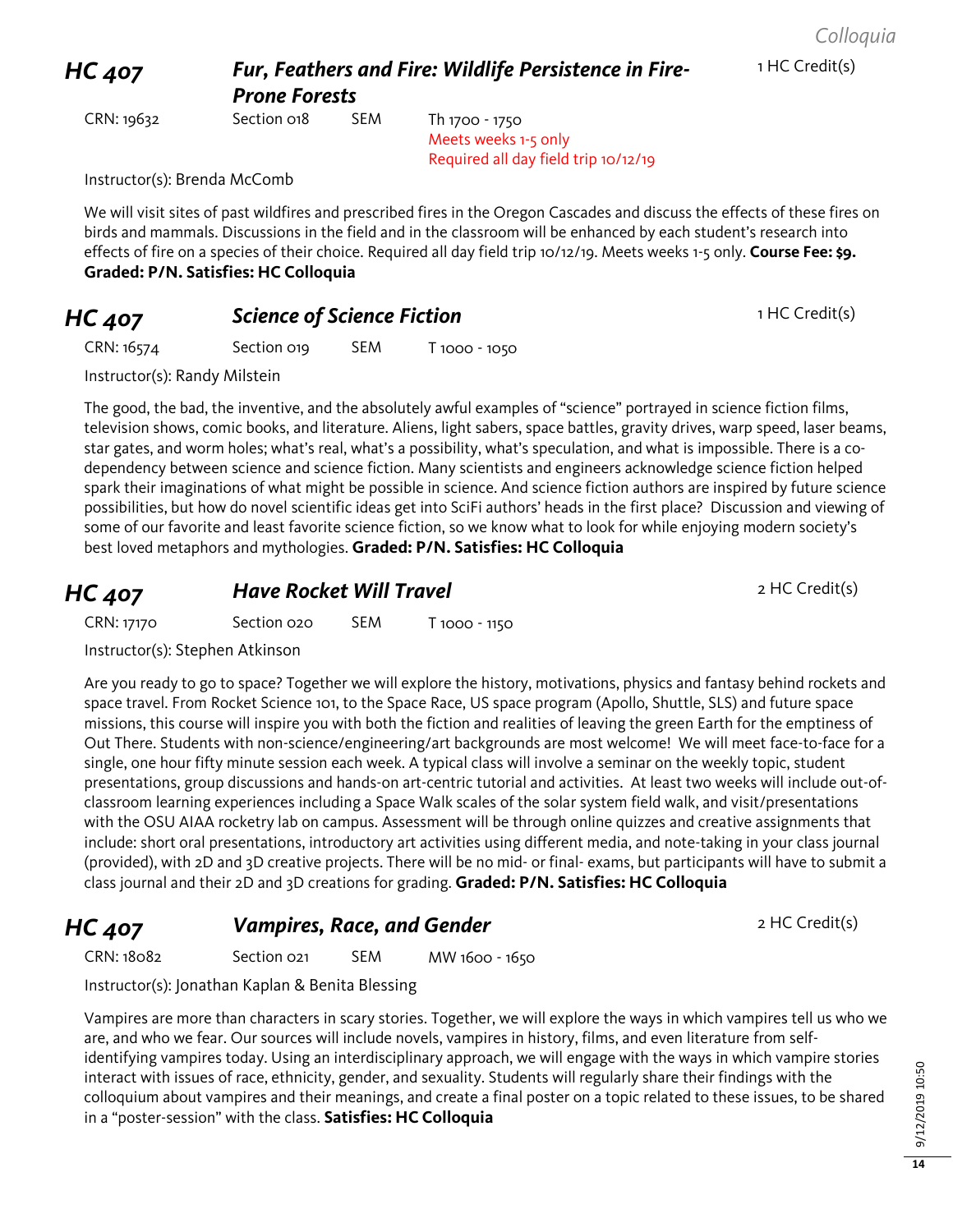9/12/2019 10:50 9/12/2019 10:50

**15**

#### *Colloquia*

**HC 407 Exploring History Through the Graphic Novel** 2 HC Credit(s)

CRN: 17502 Section 022 SEM T 1700 - 1850

Instructor(s): Andrea Marks

This class uses the graphic novel as a means to explore various cultures and histories. We will examine both the visual style of the graphic novel, the writing and narrative content. A variety of narrative structures and visual styles, reading modes, related to comics/graphic novels will be explored and the book Understanding Comics will be used as the macro guidebook in learning vocabulary and concepts of visual narrative. Typically, students read 7 graphic novels over the course of the term, with each weekly meeting used for lively discussion about the book and the historical topic at large. **Graded: P/N. Satisfies: HC Colloquia**

#### **HC 407 Imaging the American West** 2 HC Credit(s)

CRN: 19633 Section 023 SEM W 1000 - 1150

Instructor(s): John Campbell

Images of the American West are formative in American and, to some extent, world culture. The Western landscape has been portrayed as iconic: a stage on which cultural constructions of individualism, gender, empire, otherness, and nature are graphically enacted. Western peoples, similarly, have often been presented as archetypes (or as stereotypes), representative of American myths, fears, and ideals. In this course, we will explore images of the West—paintings, photographs, and Western films—and their implications for contemporary culture and identity. As an integral part of this exploration, we will create original images in order to experience the power of visual depiction in a landscape context. **Graded: P/N. Satisfies: HC Colloquia**

| <b>HC 407</b> | "One Smalle Ladleful:" Poetry of Hunger |     |                                       | 1 HC Credit(s) |
|---------------|-----------------------------------------|-----|---------------------------------------|----------------|
| CRN: 19634    | Section $O24$                           | SEM | T 1200 - 1350<br>Meets weeks 1-5 only |                |

Instructor(s): Stella Coakley & Hiram Larew

This class is designed to increase awareness by both the students and the faculty about poetry's response to local and worldwide hunger. Beginning with a scan of the hunger landscape that includes facts, history and culture, the class will then consider how an art-form that is often considered contemplative, introspective, even shy – namely, poetry – may be powerfully brought to bear. Included will be introductions to and reflections on active hunger organizations. Students will also search for and discuss poetry about historic famines, about fasting, and about current hunger in the U.S. In addition to writing relevant poetry, students will plan/describe an outreach activity that involves poetry in service to the fight against hunger. The overall goal is to finish the class as an opening -- with a enlivened sense of what can be done using available poetry tools, with a respect for the many questions that will remain unanswered, and most of all, with a desire to keep going. Meets weeks 1-5 only. **Graded: P/N. Satisfies: HC Colloquia**

**HC 407 Science, Ethics and Star Trek** 1 HC Credit(s)

CRN: 19635 Section 025 SEM Th 1400 - 1450

Instructor(s): Diana Rohlman

"What you're doing isn't self-defense. It's the exploitation of another species for your own benefit. My people decided a long time ago that that was unacceptable, even in the name of scientific progress." Captain Kathryn Janeway. To this day, while we have the ability to clone animals (and therefore humans), the ethical and moral ramifications have tempered many scientific advances. The fictional universe of Star Trek often explores the nexus of advanced technologies and the resultant ethical considerations. This class will use episodes from the Star Trek universe, paired with real-life case studies to delve into the seen and unforeseen consequences of advanced technologies. Examples include experimental surgical techniques, genetic engineering, cloning, artificial intelligence and environmental regulations. **Satisfies: HC Colloquia**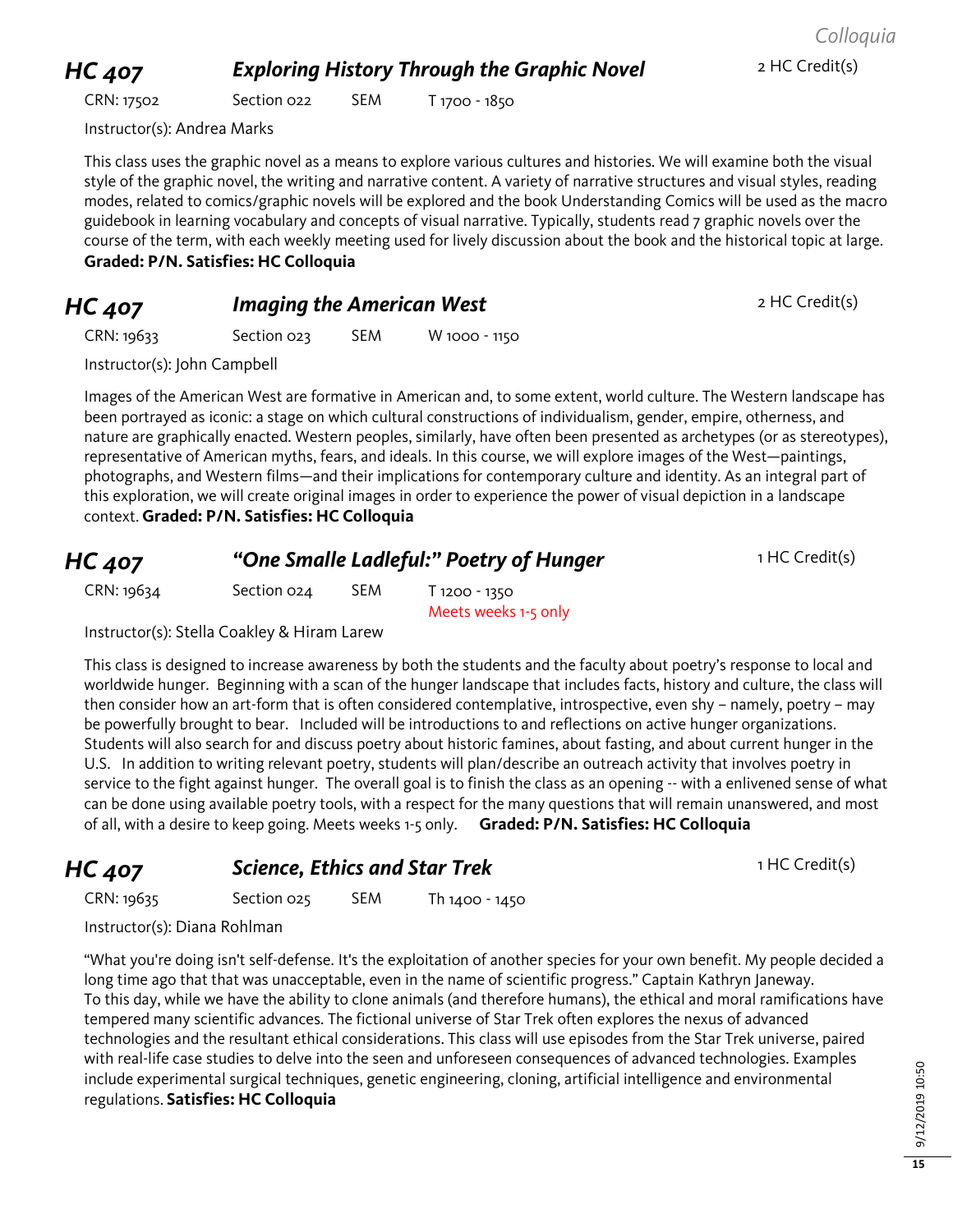#### **HC 407 Sex and Gender in the Archives 2 HC Credit(s)**

CRN: 19636 Section 026 SEM M 1400 - 1550

All day Saturday field trip date TBD Alternative assignment available for students unable to attend the trip.

Instructor(s): Bradley Boovy

In this colloquium you will conduct original archival research on topics related to gender and sexuality, aspects of people's life experience that are often hidden from plain view in historical records. You will learn how to identify, obtain, and review primary sources and formulate an original research question based on your research. You will also learn how to apply these skills in your field of study. **Course Fee: \$9. Graded: P/N. Satisfies: HC Colloquia**

**HC 407 Understanding the Robotics Revolution** 2 HC Credit(s)

CRN: 19637 Section 028 SEM TTh 1100 - 1150

Instructor(s): William Smart & Cindy Grimm

The robots are coming! Should we be excited or worried? Should we fear our new metal overlords, or welcome them with open arms? This class will introduce students with no technical background to the underlying technologies that robots rely on. Students will learn about sensors (how robots see the world), actuators (how they affect the world), artificial intelligence (how they make decisions about what to do), and a range of other technologies used in robotics. They will also learn to think critically about the practical limitations of these technologies, and how these limitations affect the kinds of tasks that robots can do now, and will do in the future. At the end of the course, students will be able to evaluate the benefits and risks of this new emerging technology in a balanced way, based on a deep understanding of what's going on "under the hood", rather than based on the hype that often surrounds robotics. Students will experiment with various sensor, actuator, and AI technologies, to get a practical understanding of what's

going on, in addition to the more traditional coverage in the lecture material. They will collaborate to design, implement, and test their own series of guided experiments that other learners, outside of the class, will be able to use as they explore these new technologies. The ultimate goal of this class is for the students to collaborate on a set of learning materials that we will make available free of charge on a web site, for those interested in learning more about the coming robotics revolution in a non-technical way that still preserves the essence of what these technologies actually do. **Graded: P/N. Satisfies: HC Colloquia**

## **HC 407 Shakespeare via Ashland 1 HC Credit(s) 1 HC Credit(s)**

| CRN: 16588 | Section 030 | <b>SEM</b> | Pre-trip meeting W $10/2/19$ at $1600 - 1650$ |
|------------|-------------|------------|-----------------------------------------------|
|            |             |            | $3$ -day field trip 10/18/19 – 10/20/19       |
|            |             |            | Post-trip meeting W 10/30/19 at 1600-1650     |

Instructor(s): Eric Hill

The course requires attendance at an organizational meeting (10/2/19), a three-day field trip (10/18/19 - 10/20/19), and one discussion meeting (10/30/19). At this meeting you will turn in and discuss your written assignment. Write either of two options:

1. a short (no longer than five minute) scene based on one of the plays or

2. an analysis based on at least one character from the play.

Travel Details: Departing Friday (10/18/19) at 12:30pm; arrive in Ashland to check into the hotel and leave to see first play. Saturday will consist of two shows. Return Departure Sunday (10/20/19) at 10:00am (following breakfast). Course fee includes tickets for three plays, coach travel, and two nights hotel stay with continental breakfast. Bring money for snacks and meals - only breakfast will be provided. Since all arrangements have been prepaid, the course fee is non-refundable if the course is not dropped prior to the 1st day of the term. All students are required to travel and stay as a group. Please note that this class can only be taken twice for credit. Pre-trip meeting: W 10/2/19 at 1600-1650; 3-day field trip: 10/18/19 - 10/20/19; Post-trip meeting: W 10/30/19 at 1600-1650. **Course Fee: \$268.** Fee non-refundable if not dropped by the first day of the term. **Graded: P/N. Satisfies: HC Colloquia**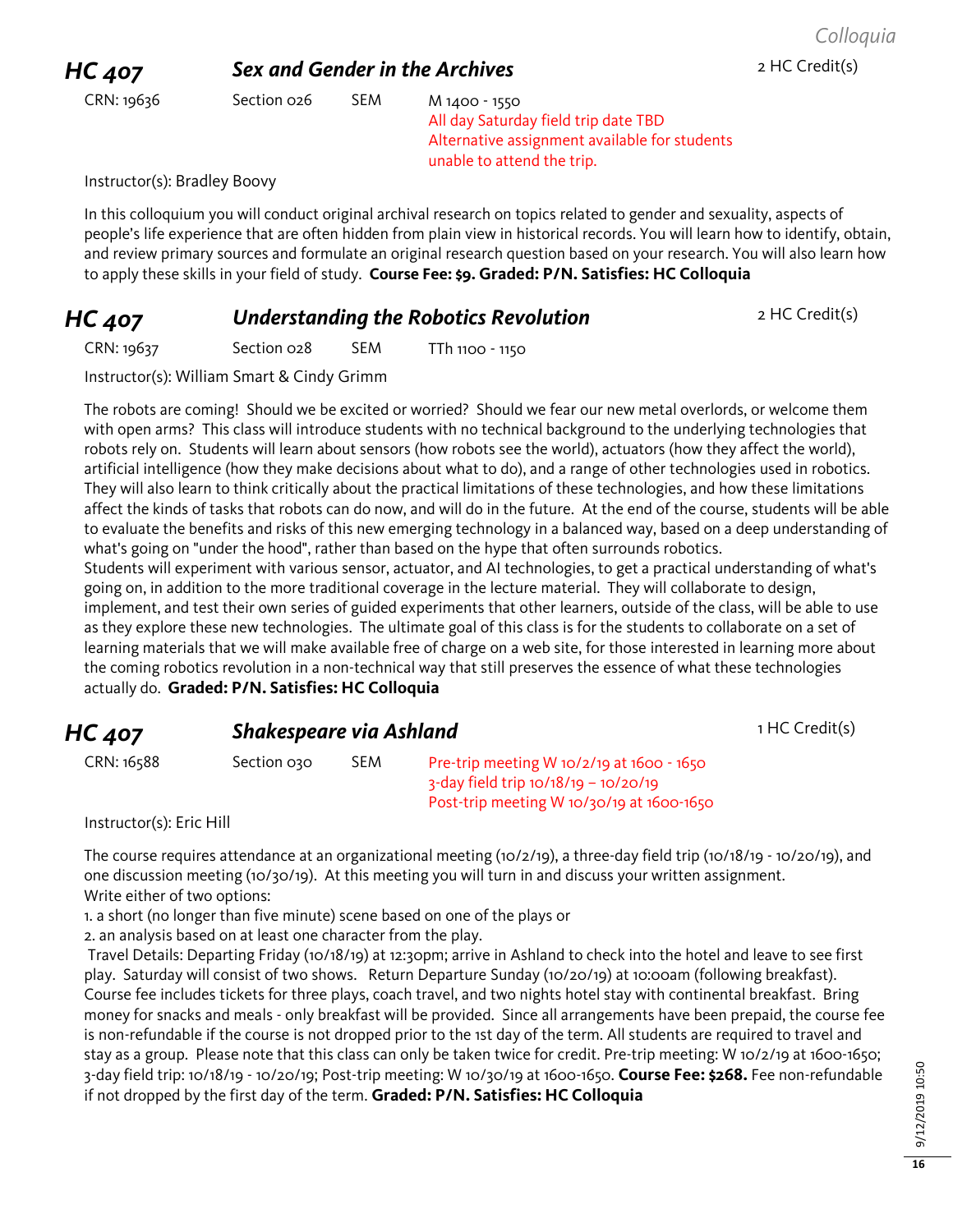#### **HC 407 Robots and Romance** 2 HC Credit(s)

CRN: 15187 Section 031 SEM W 1600 - 1850 Meets weeks 1-7 and has online content weeks 8-10

Instructor(s): Gilad Elbom

This seminar will examine notions of physical and emotional intimacy in science-fiction cinema, paying attention to the various ways in which futuristic movies envision close encounters of the carnal kind. Is there room for courtship, romance, passion, lust, rejection, heartbreak, and other arguably outmoded concepts in a future world marked by mathematical formulas, scientific precision, and technological perfection? Is there room for impure thoughts, unmade beds, and the inherently confusing nature of romantic relations in excessively clean, calculated, controlled environments? Is it possible to engage in intimate contact with nonhuman entities: computers, robots, cyborgs, or other intelligent machines? We will try to develop our ideas through questions about genre, design, narrative strategies, gender relations, human-computer interaction, artificial intelligence, utopia and dystopia, and other related themes. We will read some relevant scholarship, to be posted on Canvas, and address our movies from multiple perspectives and approaches: social, political, historical, psychological, technological, theological, and so on. Meets weeks 1-7 and has online content weeks 8-10. **Graded: P/N. Satisfies: HC Colloquia**

#### *HC 407 Gender, Sexual Politics, and Music: Case Studies in Musical Identity and Representation* 1 HC Credit(s)

| CRN: 18239 | Section 032 | <b>SEM</b> | $F$ 1200 – 1350       |
|------------|-------------|------------|-----------------------|
|            |             |            | Meets weeks 6-10 only |

Instructor(s): Kimary Fick

This course aims to participate in the discourse on the inequity and discrimination experienced by women and members of the LBGTQ community in music. Students will examine key literature in music and gender studies that identifies theories, methodologies, and key concepts. Each weekly meeting will be devoted to applying these methods through case studies across the history of western music to today. Topics include an examination of the different cultural conditions in which women made music, the influence of women on the musical world and the surviving canon, music and identity formation, and representations of women and sexuality both on the historical stage and in contemporary popular music. Through this course students will develop a deep understanding of issues surrounding gender and music studies and form a personal viewpoint on addressing these topics as related to modern culture and society. Meets weeks 6-10 only. **Graded: P/N. Satisfies: HC Colloquia**

#### **HC 407 Adaptation for the Stage** 2 HC Credit(s)

CRN: 18240 Section 033 SEM MW 1300 - 1350

Instructor(s): Elizabeth Helman

This course is a hands-on workshop where students will develop existing literary material for the stage. Students will explore the basic elements of creating "stageable" dramatic works including characterization, structure, conflict, perspective, setting, and plot. Projects include the development of several short adaptations based on class prompts, the adaptation of a historical account, an adaptation of the student's choosing, and participation in a class showcase. In this setting students will read and critique each other's work and participate in an editing process. **Satisfies: HC Colloquia**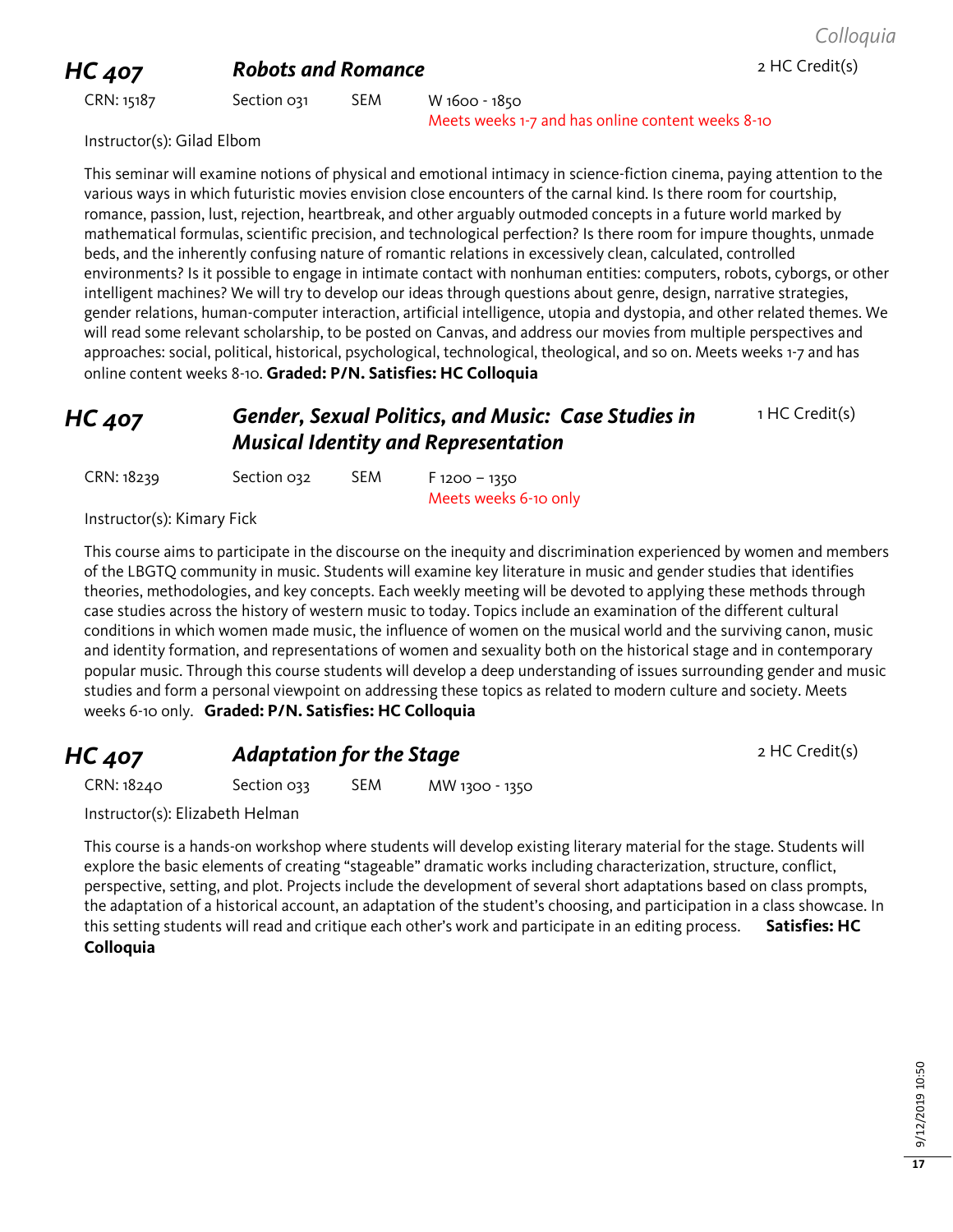#### *HC 407* **Disruptive Innovation: Can we disrupt from within?** 1 HC Credit(s)

CRN: 17503 Section 034 SEM M 1400 - 1550

Meets weeks 6-10 only

Instructor(s): Dave King

Creativity and innovation are the foundation of virtually all new and successful ideas. However, truly disruptive innovation—ideas that alter the status quo and take us in a new direction—requires some understanding of what is disruptive (and what is not) and how to harness it. Working from the basic disruptive innovation concepts developed by Clayton Christensen of the Harvard Business School, this seminar takes a hands-on approach to developing ideas that will actually change things. Meets weeks 6-10 only. **Graded: P/N. Satisfies: HC Colloquia**

# **HC 407 Da Vinci 101 Dansel Control 101 2 HC Credit(s)**

CRN: 20018 Section 035 SEM F 1000 - 1150

Instructor(s): Mazdak Shadkam

"Leonardo [da Vinci] fused science and art to create works that have become part of humanity's history." Walter Isaacson

How about we get together and try to fuse science and art ourselves? How about us, students - a group of diverse thinkers, starting to brainstorm and building through alternative and creative ways of thinking by getting our hands dirty. What if we learn how to utilize observation, imagination and discipline as powerful tools in the way that da Vinci did, to become the Renaissance man. I offer you to enroll in a playful course full of hands-on experiences called Da Vinci 101 in the Fall of 2019. If interested, please join me in empowering our thinking and creativity; the goal is to decipher our latent multidisciplinary capabilities in our educational and professional path. **Graded: P/N. Satisfies: HC Colloquia**

#### **HC 407** *Marie Curie: A Woman of Science in 1900 Paris* **2 HC Credit(s)**

CRN: 20019 Section 036 SEM W 800 - 950

Instructor(s): Joseph Krause

The aim of this colloquium is firstly to acknowledge Marie Curie's contribution to science. But in approachable nonscientific terms, namely from the perspective of her own daily life, one quite removed from the legends that have surrounded her. Secondly, the purpose of this colloquium is to situate Marie Curie in 1900 Paris to which she was drawn from her native Poland because it was a republican citadel where higher education for women was possible and where scientific exploration overlapped with artistic creation. **Satisfies: HC Colloquia**

## **HC 407 Imaging the Universe 1 HC Credit(s)** 1 HC Credit(s)

CRN: 20471 Section 038 SEM Th 1500 - 1550

Instructor(s): Tom Carrico

Astrophotography will be the focal point for discovering the entire spectrum of the universe. Using your own camera (anything will work other than a smart phone camera) you will image the universe from a dark site near campus. Instruction will be given on how to process the images using software available for free. Your images will be used along with data from other sources like larger optical telescopes, radio telescopes, x-ray among others to reveal all the universe has to offer. We will also connect to a remote controlled telescope to image the sky and complement the data you collect with your camera. We will be taking at least one short field trip on a clear evening to take astrophotos near campus (day/time flexible with alternative options based on your schedule). Another evening will be dedicated to using the remote telescope. If you have a DSLR or point and shoot camera you have everything you need. If not, we can make arrangements to borrow a suitable camera. **Graded P/N. Satisfies: HC Colloquia**

**18**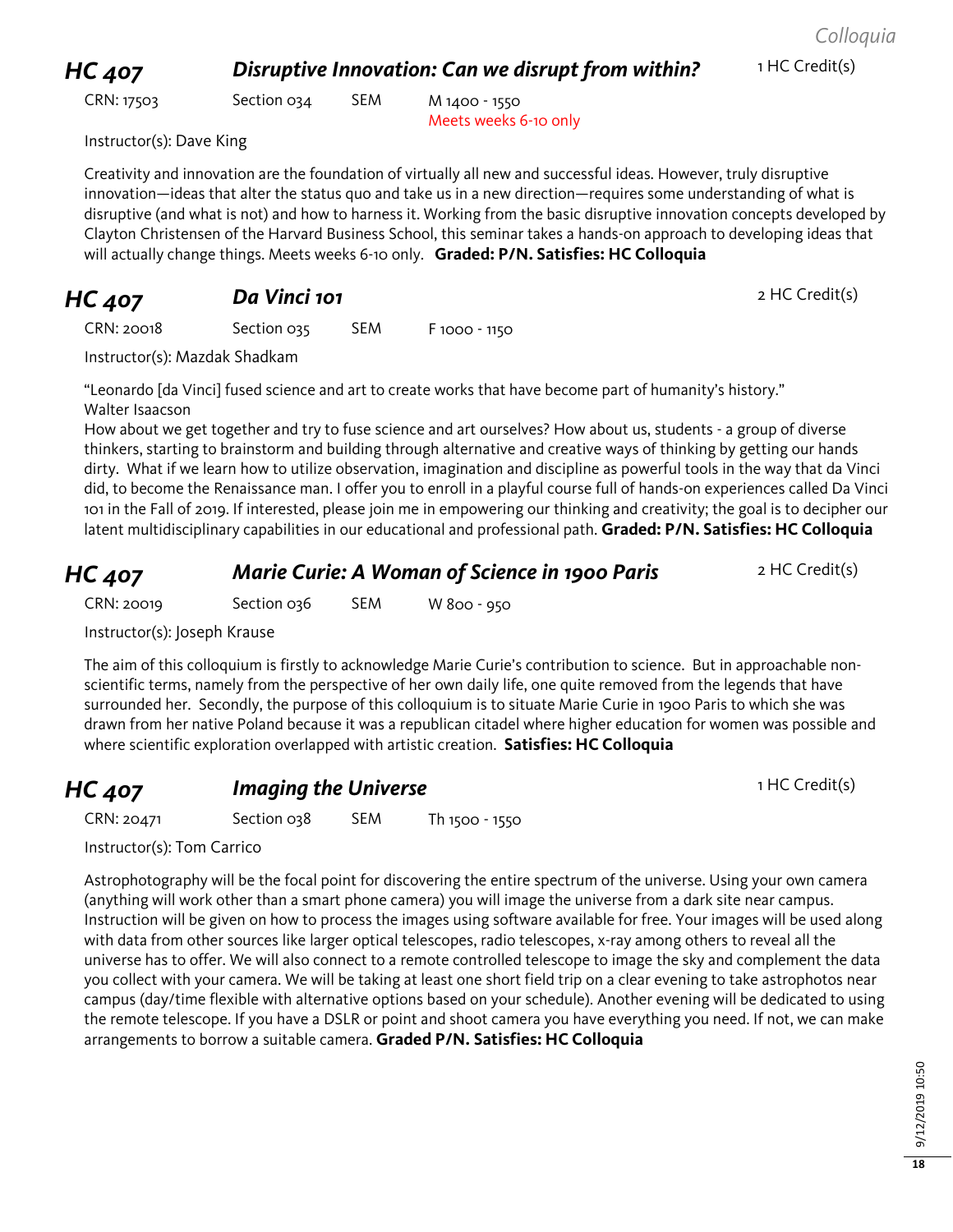#### *Colloquia*

# *HC 407 / ENSC 407H*

#### **Introduction to Traditional Ecological Knowledge** 2 HC Credit(s)

*Choose either the ENSC 407H section or the HC 407 section*

ENSC 407H CRN: 18797 Section 400 SEM online HC 407 CRN: 18796 Section 401 SEM online Instructor(s): Samantha Chisholm Hatfield

The goal of this course is to understand Traditional Ecological Knowledge (TEK) and sustainability practices from a Native American perspective, focusing on the Pacific Northwest but also addressing other Tribes nationally. The emphasis will be on techniques the Siletz have implemented and continue utilizing, but we will also incorporate other techniques from tribal perspectives in local and national areas, as well as how these utilizations coincide with agencies on local, state, and federal levels. This class will focus on how state and federal guidelines, laws, and regulations affect and implement tribal policies and tribal members. This course promotes TEK as a viable sustainability technique and teaches students and community members about further understanding TEK, in cooperation through agencies and policies such as treaties and NAGPRA on Indigenous lands, traditional areas, and cultural practices. *This is an Ecampus course. Tuition rates for Ecampus courses are different than on-campus courses and can be found at ecampus.oregonstate.edu/services/tuition.* **Satisfies: HC Colloquia**

#### **PH 407H The Mystery of Consciousness 1 HC Credit(s)**

CRN: 18088 Section 001 SEM F 1400 - 1450

Instructor(s): Albert Stetz

Think of all your loves and desires, all your memories and everything that makes you a unique individual existing through time. All this arises from your brain, three pounds of wrinkled grey meat. Operating a full capacity, it consumes about 12 watts of power, as much as a dim light bulb. How is this possible? The short answer is that we just don't know. Part of the problem is the brain's vast complexity. We have as many neurons as there are stars in the galaxy, as many dendrites as there are leaves on all the trees in the Amazon rain forest. There are some promising lines of investigation however. We understand the physiology of neurons and know, at least in outline how vision comes about. There are computers with the architecture of neural nets than can perform some of the tasks of human intelligence. Functional MRI allows us to "see" where various thought processes take place in the brain. Philosophers have wrestled with the mystery of consciousness at least since Descartes in the 17th century. They have shown us, if nothing else, how subtle and difficult it is. We will explore these issues through a series of readings through books and journal articles. Students will be asked to complete three mini-research projects on which their grade is based. **Satisfies: HC Colloquia**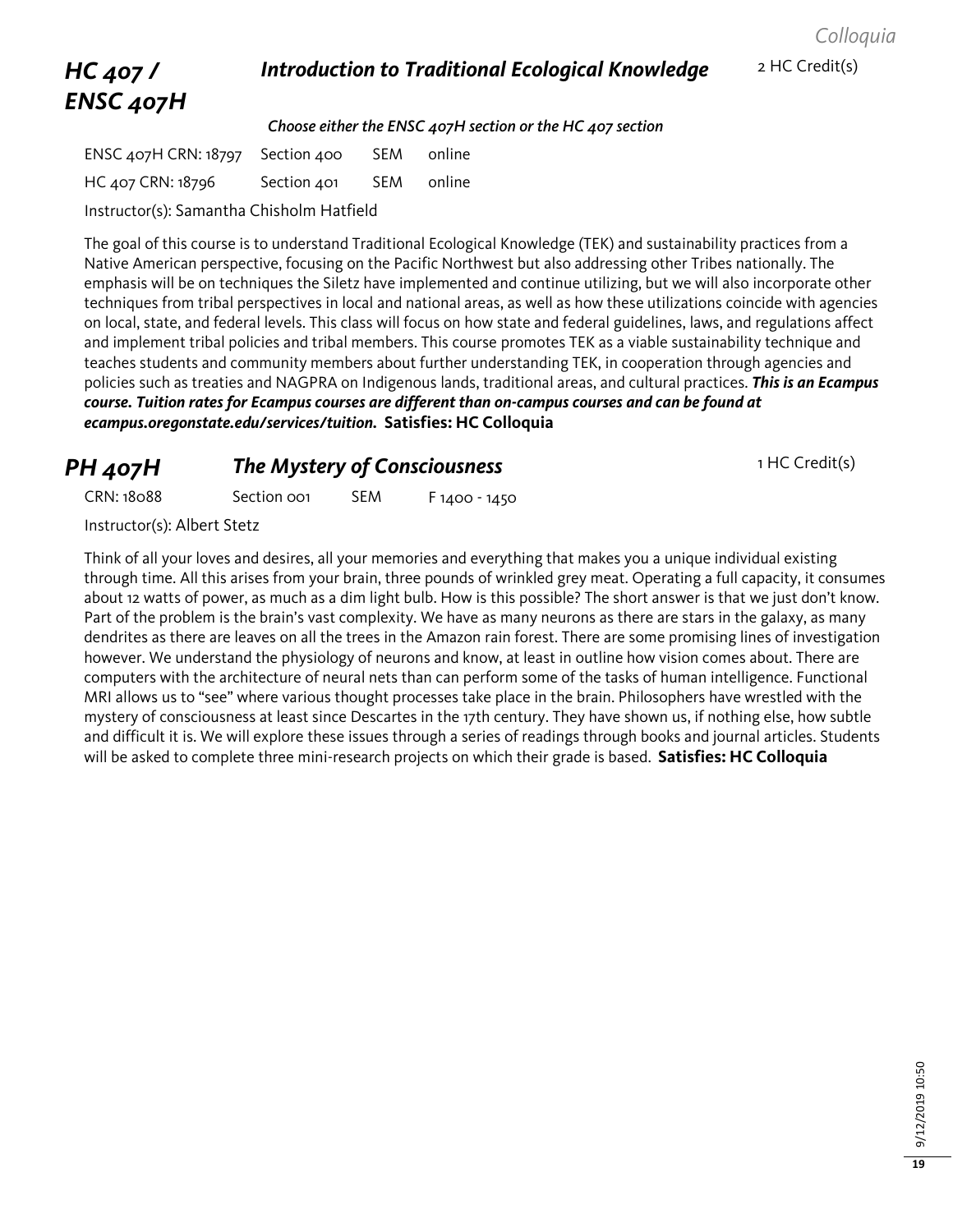# **Fall 2019 Honors Elective Options**

| BA 160H    | <b>B-Engaged</b>               |            |                 | 2 HC Credit(s)  |  |  |  |
|------------|--------------------------------|------------|-----------------|-----------------|--|--|--|
| CRN: 16580 | Section 019                    | <b>REC</b> | F 0900 - 0950   | Sandra Neubaum  |  |  |  |
|            | AND choose one lecture section |            |                 |                 |  |  |  |
| CRN: 16581 | Section 010                    | LEC.       | MW 1200 - 1250  | Marcella Flores |  |  |  |
| CRN: 16583 | Section 012                    | <b>LEC</b> | MW 1300 - 1350  | Marcella Flores |  |  |  |
| CRN: 17201 | Section 014                    | <b>LEC</b> | TTh 1200 - 1250 | Amy Newman      |  |  |  |
| CRN: 18067 | Section 016                    | LEC.       | TTh 1300 - 1350 | Amy Newman      |  |  |  |

Understand and accomplish college-level academic work and explore OSU resources and options that will enhance your college experience and success. Opportunity to connect with faculty and peers with common interests in a supportive learning environment. Recitation is common with non-honors (Recitation in this case is the main large meeting and the lectures are the small breakouts). This course is shared with a section for COB Dean's Academy students. *There will be multiple other lecture sections for this class listed online – Honors students should register for section 019 and choose either section 010, 012, 014, or 016.* 2 out of the 3 OSU credits earned will count toward Honors College requirements. RESTRICTIONS: For Business majors/minors only. **Satisfies: HC Elective**

#### **BA 211H Financial Accounting Example 211H** *A* **HC Credit(s)**

CRN: 17059 Section 001 LEC MW 1200 - 1350

Instructor(s): Terrence Blackburne

Accounting information from the perspective of external users, principally investors and creditors. Emphasis on the preparation and interpretation of financial statements, income recognition and determination, and asset valuation. This course is shared with a section for COB Dean's Academy students. *There will be two sections of this class listed online – Honors students should register only for section 001*. No-show-drop: students who do not attend the class by the second class meeting will be removed from the course. PREREQS: (MTH 111 OR MTH 241 or MTH 251/251H) OR Placement Test MPT(24) OR Placement Test MPAL(060). RESTRICTIONS: Business majors/minors only. Sophomore standing required. **Satisfies: HC Elective**

#### **BA 281H Professional Development** 3 HC Credit(s)

CRN: 18770 Section 001 LEC TTh 800 - 920

Instructor(s): Amy Neuman

Designed to give students an early start on the process of career planning and development. The process involves thoughtful self-assessment, career exploration, planning and follow-through with preliminary employment strategies. This course is shared with a section for COB Dean's Academy students. *There will be two sections of this class listed online – Honors students should register only for section 001*. PREREQS: (BA 101 and BA 280) or BA 162. RESTRICTIONS: For Business majors/minors only. Minimum of sophomore standing required. Must be taken concurrently with BA 282. **Satisfies: HC Elective**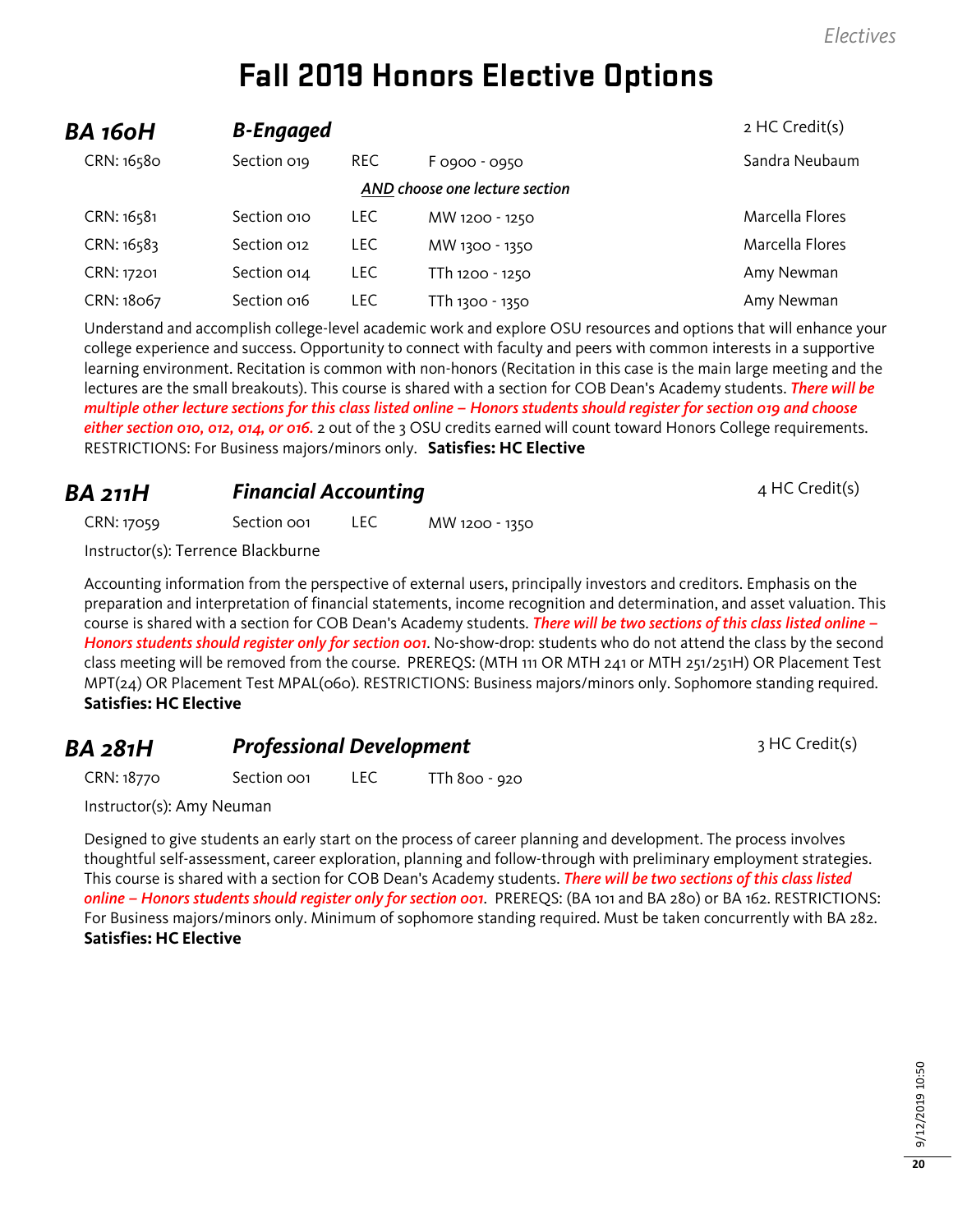## **BA 347H International Business 1 Aproximation 4 HC Credit(s)**

*Electives*

CRN: 18070 Section 001 LEC TTh 1200 - 1350

Instructor(s): Rick Wascher

Integrated view of international business including current patterns of international business, socioeconomic and geopolitical systems within countries as they affect the conduct of business, major theories explaining international business transactions, financial forms and institutions that facilitate international transactions, and the interface between nation states and the firms conducting foreign business activities. This course is shared with a section for COB Dean's Academy students. *There will be two sections of this class listed online – Honors students should register only for section 001*. PREREQS: ECON 202/202H. RESTRICTIONS: Business majors/minors only. Minimum of junior standing required. **Satisfies: HC Elective**

| <b>BA 375H</b> | <b>Applied Quantitative Methods</b> | 4 HC Credit(s) |
|----------------|-------------------------------------|----------------|
|                |                                     |                |

CRN: 18072 Section 001 LEC TTh 1000 - 1150

Instructor(s): Andrew Olstad

Introduces students to the basics of data science and data analytics for handling of large-scale databases. It provides an overview of the main data-analytic techniques and topics including data visualization, linear and nonlinear regression analysis, time series analysis and forecasting, classification, and clustering methods. This course is shared with a section for COB Dean's Academy students. *There will be two sections of this class listed online – Honors students should register only for section 001*. PREREQS: BA 275. Business majors/minors only. Minimum of junior standing required. **Satisfies: HC Elective**

| BI 445H    | Evolution   |     |                 | 3 HC Credit(s) |
|------------|-------------|-----|-----------------|----------------|
| CRN: 18871 | Section oo1 | LEC | TTh 1400 - 1520 |                |

Instructor(s): Molly Burke

Formal analysis of genetic and ecological mechanisms producing evolutionary change; special topics include speciation, ecological constraints, adaptive radiations, paleontology, biogeography, the origin of life, molecular evolution, and human evolution. PREREQS: BI 311/311H. **Satisfies: HC Elective**

#### **CBEE 101H CHE, BIOE and ENVE Orientation** 2 HC Credit(s)

*Register for lecture, recitation, AND lab*

| CRN: 13721 | Section oo <sub>1</sub> | LEC. | M 1800 - 1850   |
|------------|-------------------------|------|-----------------|
| CRN: 13722 | Section 010             | RFC. | $F$ 1500 - 1650 |
| CRN: 13723 | Section 012             | I AB | W 1500 - 1650   |

Instructor(s): Skip Rochefort

Introduction to the Chemical, Biological, and Environmental Engineering profession for first year and transfer students. The primary purpose is to introduce students to the fields of chemical, biological, and environmental engineering and career opportunities within those fields, as well as to develop basic skills for a career in engineering. Lecture is common with non-Honors, recitation and lab are reserved for HC students. 2 out of the 3 OSU credits earned count toward Honors College requirements. **Satisfies: HC Elective**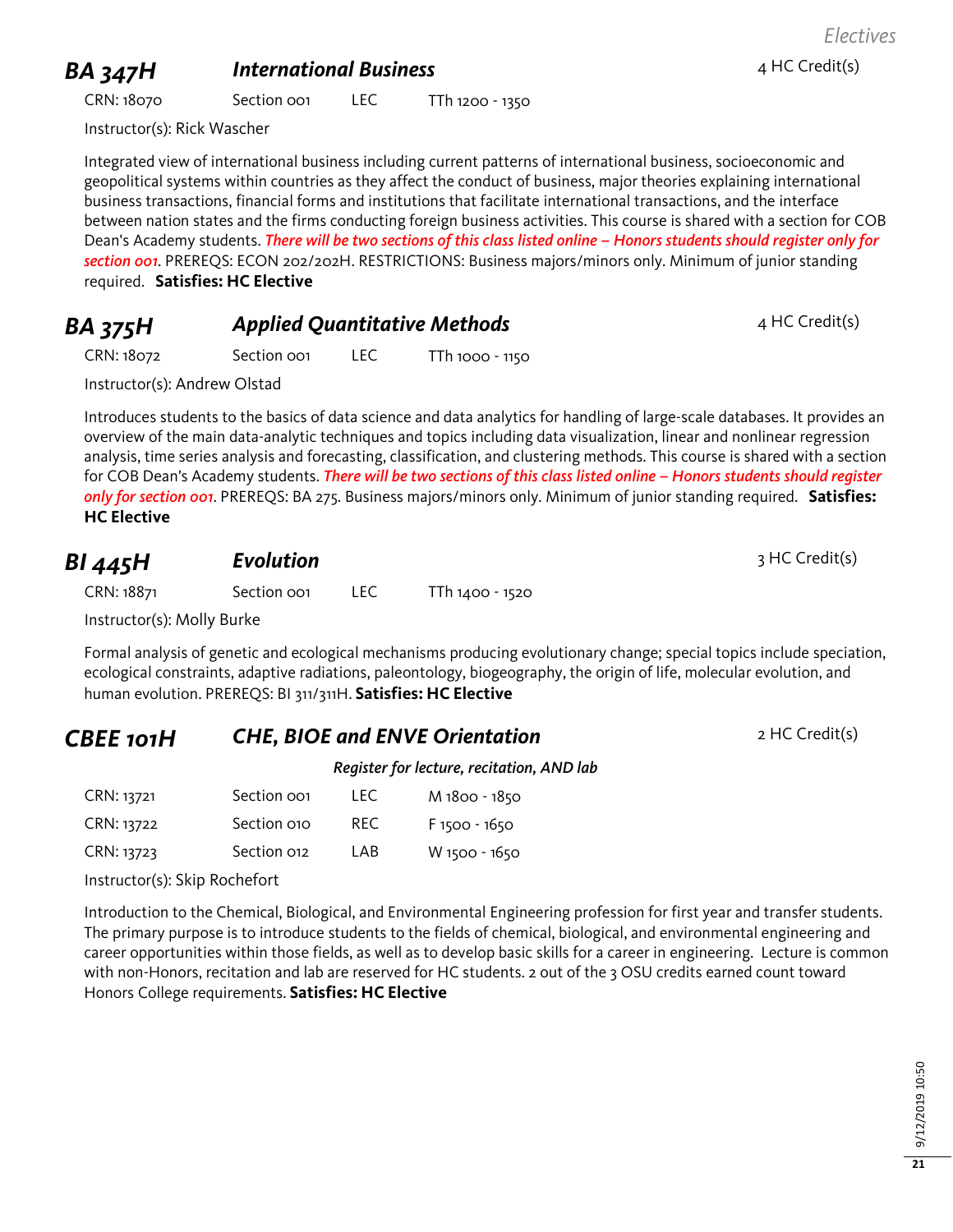*Electives*

#### **CBEE 211H Material Balances and Stoichiometry** 1 HC Credit(s)

*Register for lecture, recitation, AND studio*

| CRN: 15217 | Section oo <sub>1</sub> | LEC. | MF 1200 - 1250 |
|------------|-------------------------|------|----------------|
| CRN: 15218 | Section 010             | RFC. | W 1200 - 1250  |
| CRN: 15219 | Section 011             | STD. | W 1400 - 1450  |

Instructor(s): Kostas Goulas & Adam Lambert

Material balances, thermophysical, and thermochemical calculations. Lecture and recitation common with non-honors. Studio is reserved for honors students only. Students must enroll in CBEE 211H lecture, recitation, and studio. 1 out of the 3 OSU credits earned counts toward Honors College requirements. PREREQS: MTH 252/252H and general chemistry and second-year standing in engineering. **Satisfies: HC Elective**

| CH 361H                    |             | <b>Experimental Chemistry I</b> |                            | 3 HC Credit(s) |
|----------------------------|-------------|---------------------------------|----------------------------|----------------|
| CRN: 12117                 | Section oo1 | LEC.                            | M 1500-1550                |                |
|                            |             |                                 | AND choose one lab section |                |
| CRN: 12118                 | Section 011 | LAB                             | TTh 800-1120               |                |
| CRN: 12120                 | Section 012 | LAB                             | TTh 1300-1650              |                |
| CRN: 20003                 | Section 013 | LAB                             | WF 1200-1520               |                |
| Instructor(s): Kevin Gable |             |                                 |                            |                |

First term of the integrated laboratory program for chemistry majors and biochemistry/biophysics majors, combining first hand techniques in organic, physical, and analytical chemistry. This is an advanced chemistry laboratory emphasizing organic chemistry techniques, use of instrumentation and computers, along with technical report writing. Students develop critical thinking skills and learn essential technical standards of: acidification, filtration, weighing, titration, recrystallization, melting point determination, organic synthesis of water sensitive compounds, product isolation, fractional distillation, gas chromatography, and scientific data analysis using spreadsheets. Each student will keep a legal scientific laboratory notebook and receive training in proper use of chemicals, chemical fume hoods, Personal Protective Equipment (PPE), and how to determine chemical hazards using Material Safety Data Sheets (MSDS). *Contact the Chemistry department for registration*. PREREQS: (CH 221, CH 222, and CH 223) or (CH 224H, CH 225H, and CH 226H) or (CH 231/231H, CH 232/232H, CH 233/233H and (CH 261/261H or CH 271), (CH 262/262H or 272), and (CH 263/263H or 273)) and (MTH 251/251H and (PH 201 or PH 211) and CH 334). MTH 251/2 RESTRICTIONS: Only Chemistry, Biochemistry and Biophysics majors/minors/options may enroll. **Course Fee \$44 (non-refundable). Satisfies: HC Elective**

**CH 461H Experimental Chemistry II** 3 HC Credit(s)

*Register for lecture AND lab*

| CRN: 12365 | Section oo1 | <b>LEC</b> | TTh 1200 - 1320            |
|------------|-------------|------------|----------------------------|
| CRN: 12391 | Section 010 | LAB        | T 1300-1550 & Th 1200-1550 |

Instructor(s): Christine Pastorek

Integrated laboratory for junior level chemistry majors and related disciplines concentrating on modern techniques in analytical chemistry. Students learn the basics of scientific instrumentation by building their own absorption and fluorescence spectrometers from electronic and optical modules. Firsthand experience is also gained using a variety of commercial instrumentation, such as diode array UV-Vis, scanning fluorimeter, HPLC, AA and ICPAES. Real samples are analyzed throughout the term, and a special project of the student's design is a final highlight. See the course web page for examples of past projects. *Contact the Chemistry department for registration*. PREREQS: CH 362/362H and CH 421 and CH 440. CH 421 and CH 440 can be taken simultaneously to this course. RESTRICTIONS: For chemistry majors/minors only. **Course Fee \$44 (non-refundable). Satisfies: HC Elective**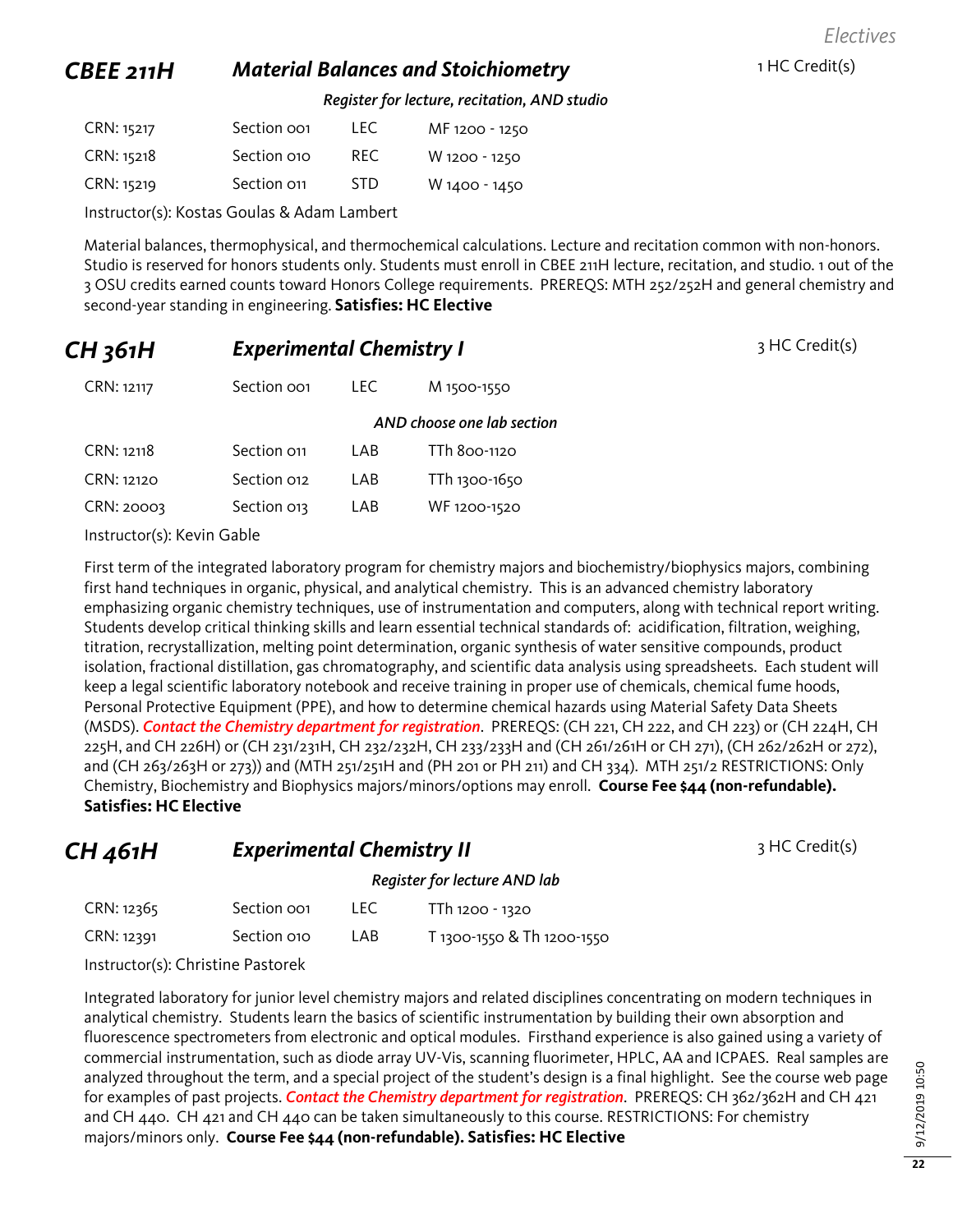*Electives*

## **CH 464H Experimental Chemistry II** 3 HC Credit(s)

#### *Register for lecture AND lab*

| CRN: 12121 | Section oo1 | LEC. | M 1300 - 1350             |
|------------|-------------|------|---------------------------|
| CRN: 12366 | Section 011 | LAB. | M 1400-1650 & W 1300-1650 |

Instructor(s): Christine Pastorek

Senior level integrated laboratory for chemistry majors and related disciplines such as biochemistry, physics, and engineering. Covers experimental techniques of analytical, organic, inorganic, and physical chemistry, with the emphasis on the latter two. *Contact the Chemistry department for registration*. PREREQS: CH 362/362H and CH 442 (or approval of instructor). RESTRICTIONS: For chemistry majors/minors only. CH 461 or CH 324 are recommended. **Course Fee \$44 (non-refundable). Satisfies: HC Elective**

#### **CHE 331H Transport Phenomena I** 1HC Credit(s)

|            |             |      | Register for lecture AND recitation |
|------------|-------------|------|-------------------------------------|
| CRN: 15232 | Section oo1 | TEC. | MWF 1000 - 1050                     |
| CRN: 15233 | Section 010 | RFC. | MF 1300 - 1350                      |

Instructor(s): Tala Navab-Daneshmand

Fundamentals and application of momentum and energy transfer phenomena to fluid flow for the design of industrial chemical engineering equipment. Lecture common with non-honors. Recitation is reserved for HC students only. 1 out of the 4 OSU credits earned counts toward Honors College requirements. PREREQS: MTH 256/256H and CBEE 212/212H. CBEE 212/212H can be taken concurrently. RESTRICTIONS: For Engineering majors/minors only. **Satisfies: HC Elective**

| CS 160H    | <b>Computer Science Orientation</b> |      |                              | 3 HC Credit(s) |
|------------|-------------------------------------|------|------------------------------|----------------|
|            |                                     |      | Register for lecture AND lab |                |
| CRN: 18731 | Section oo <sub>1</sub>             | LEC. | MW 1100 - 1150               |                |

Instructor(s): Jennifer Parham-Mocello

CRN: 18756 Section 010 LAB F 1000 - 1150

Introduction to the computer science field and profession. Team problem solving. Introduction to writing computer programs. RESTRICTIONS: This course is not for Pro School College of Engineering Students. **Satisfies: HC Elective**

| $CS$ 321 $H$ |                         | <b>Introduction to Theory of Computation</b> | 3 HC Credit(s)  |  |
|--------------|-------------------------|----------------------------------------------|-----------------|--|
| CRN: 18658   | Section oo <sub>1</sub> | LEC.                                         | MWF 1400 - 1450 |  |

Instructor(s): Julianne Schutfort

Survey of models of computation including finite automata, formal grammars, and Turing machines. PREREQS: CS 261 and (CS 225 or MTH 231). RESTRICTIONS: For Engineering majors/minors only. Not for Computer Science Double Degree students. **Satisfies: HC Elective**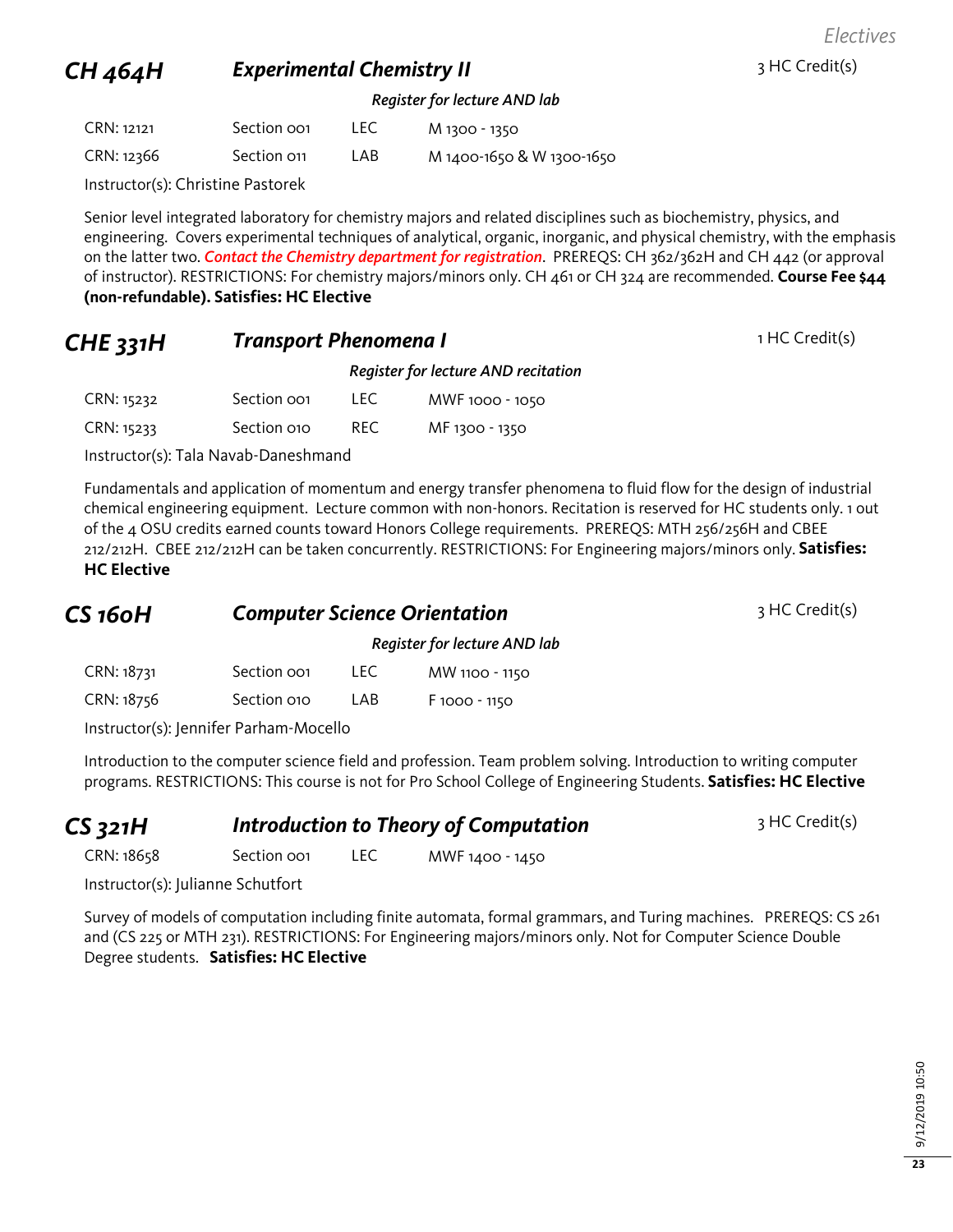### **DSGN 341H Design Thinking and Process Innovation** 4 HC Credit(s)

*Electives*

CRN: 18598 Section 001 LEC TTh 1400 - 1550

Instructor(s): Gaurang Desai

Application of a qualitative, multi-method approach to gain insight into how the consumer experience can be improved within a given context. Application of design thinking principles to identify and develop solutions to improve consumer experience within a given context. This course is shared with a section for COB Dean's Academy students. *There will be two sections of this class listed online – Honors students should register only for section 001*. RESTRICTIONS: For Apparel Design and Merchandising Management students only. Minimum of junior standing required. **Satisfies: HC Elective**

#### *ENGR 201H Electrical Fundamentals* <sup>3</sup> HC Credit(s)

|            |             | Register for lecture AND lab |                 |  |
|------------|-------------|------------------------------|-----------------|--|
| CRN: 18480 | Section oo1 | LEC.                         | TTh 1600 - 1650 |  |
| CRN: 18481 | Section 010 | I AB                         | Th 1200 - 1350  |  |

Instructor(s): Matt Johnston

Analysis of linear circuits. Circuit laws and theorems. DC responses of circuits. Operational amplifier characteristics and applications. PREREQS: MTH 251/251H and MTH 252/252H. RESTRICTIONS: For Engineering and Forestry students only. **Satisfies: HC Elective**

#### *ENGR 211H* **Statics** 3 HC Credit(s)

|                              |             |       | Register for lecture AND recitation |  |  |
|------------------------------|-------------|-------|-------------------------------------|--|--|
| CRN: 17532                   | Section oo1 | LEC . | MW 1600 - 1650                      |  |  |
| CRN: 17533                   | Section 010 | REC.  | $F$ 1000 - 1150                     |  |  |
| Instructor(s): Michael Scott |             |       |                                     |  |  |

Analysis of forces induced in structures and machines by various types of loading. PREREQS: MTH 252/252H. RESTRICTIONS: For Engineering, Pre-Engineering, Forestry, and Pre-Forestry students only. **Satisfies: HC Elective**

#### **HC 409 Civic Engagement Civic Engagement** 1 HC Credit(s)

CRN: 14726 Section 005 PRAC

Instructor(s): Leanna Dillon

The Center for Civic Engagement provides an opportunity for honors students to earn credit while participating in an ongoing community engagement project within the local community. Participating honors students commit to serving on average 2-3 hours per week within their project site, keep track of their service hours, and complete a 2 page reflection paper due at the end of the term. Additional information, including placement opportunities, is available at: http://oregonstate.edu/cce/ongoing. Students must meet with an HC advisor to complete a Learning Agreement and a CCE staff member to discuss placement opportunities. Placement must take place prior to the start of the term. **Graded: P/N. Satisfies: HC Elective**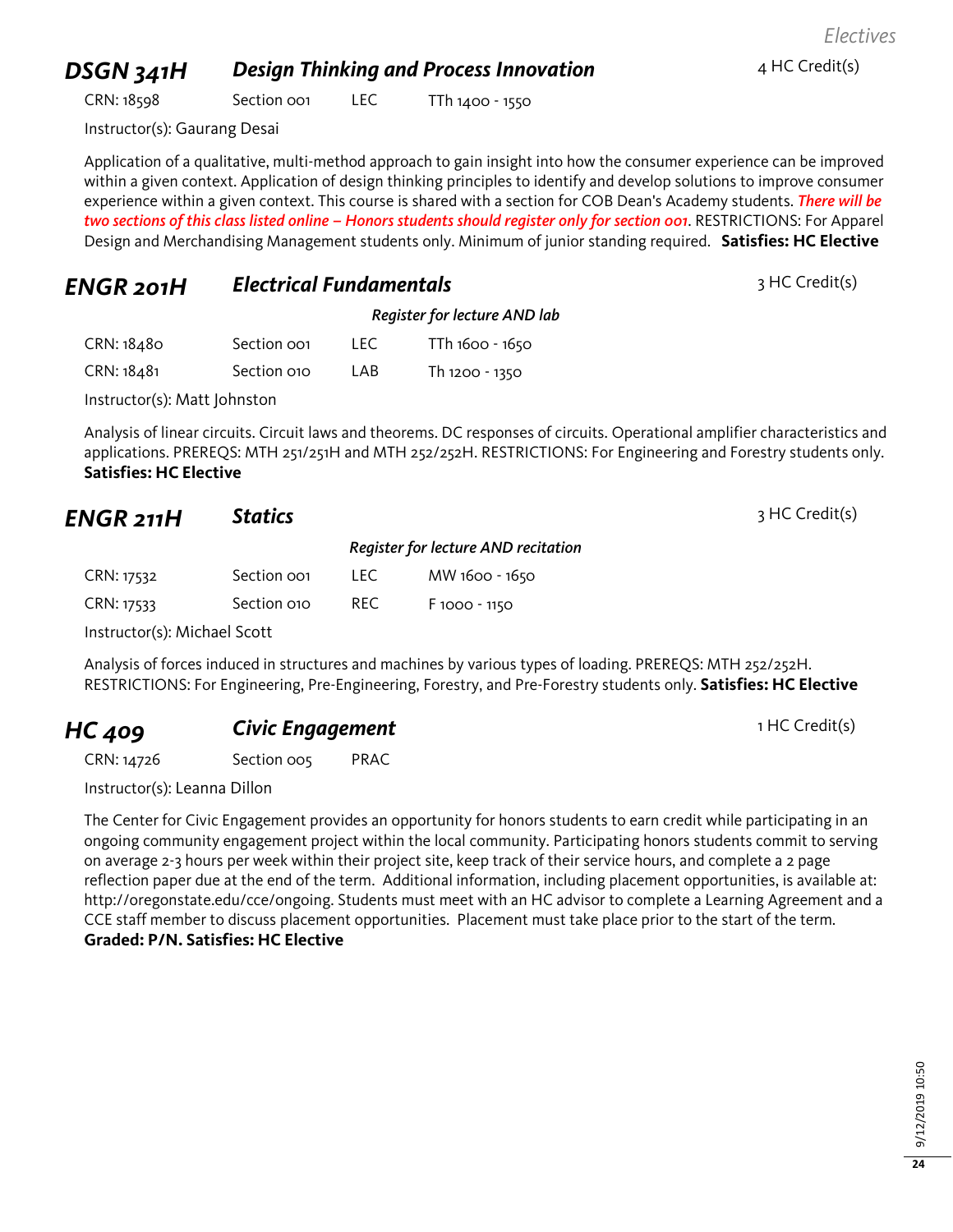# 9/12/2019 10:50 9/12/2019 10:50

# **HC 409 Professional & Career Development** 1 HC Credit(s)

CRN: 20040 Section 006 HYB T 1400 - 1520

Meets weeks 3 & 7 only

Instructor(s): LeeAnn Baker & Nathan Petitti

This professional and career development course is designed to increase your awareness of skills necessary for a successful life after college. We will work together to create a customized development plan focused on your strengths and weaknesses with an aim to achieve your development goal. We will give you the fundamentals and you will practice these skills with your classmates and the larger community. Part of the course will include attending professional development and career events. This course is for anyone who hopes to have a smooth transition to adulting! Meets weeks 3 & 7 only. **Graded: P/N. Satisfies: HC Elective**

# **HC 409 Conversants Conversants 1 HC Credit(s)**

CRN: 11259 Section 007 PRAC

Instructor(s): Leanna Dillon

The INTO OSU Cultural Ambassador Conversant Program provides an opportunity for honors students to earn credit while participating in a mutual cultural exchange. Participating honors students commit to meeting on average one hour per week with their international partner, keep a log of the times and places they met and the topics discussed, and complete a 2 page reflections paper due at the end of the term. Program information including the application process, is available at http://oregonstate.edu/international/cultural-ambassador. Students must meet with an HC advisor to complete a Learning Agreement. Applications must be submitted online no later than the end of week 1. **Graded: P/N. Satisfies: HC Elective**

| HC 409/<br>$HC$ 002 |                             |            | <b>HC Peer Mentor Program</b> |             |               | o-1 HC Credit(s) |
|---------------------|-----------------------------|------------|-------------------------------|-------------|---------------|------------------|
|                     |                             |            | Choose one section            |             |               |                  |
| 1 Credit            | HC 409                      | CRN: 16302 | Section oog                   | PRAC        | M 1700 - 1750 |                  |
| o Credits           | HC 002                      | CRN: 20293 | Section oo1                   | Ind. Stu.   | M 1700 - 1750 |                  |
| 1 Credit            | HC 409                      | CRN: 16427 | Section 010                   | <b>PRAC</b> | T 1300 - 1350 |                  |
| o Credits           | HC 002                      | CRN: 20294 | Section oo2                   | Ind. Stu.   | T 1300 - 1350 |                  |
|                     | Instructor(s): LeeAnn Baker |            |                               |             |               |                  |

For participating mentors in the Honors College Peer Mentoring Program. This course will explore a number of topics that are pertinent to a peer mentor's role including: Peer mentoring theory, challenges faced by first-year and transfer students, the impact of peer mentoring on minoritized student populations, effective communication, cultural competency, etc. The goal of the course is to allow students to learn effective peer mentoring strategies through practical application of theory and self-reflection. **Graded: P/N. Satisfies: HC Elective**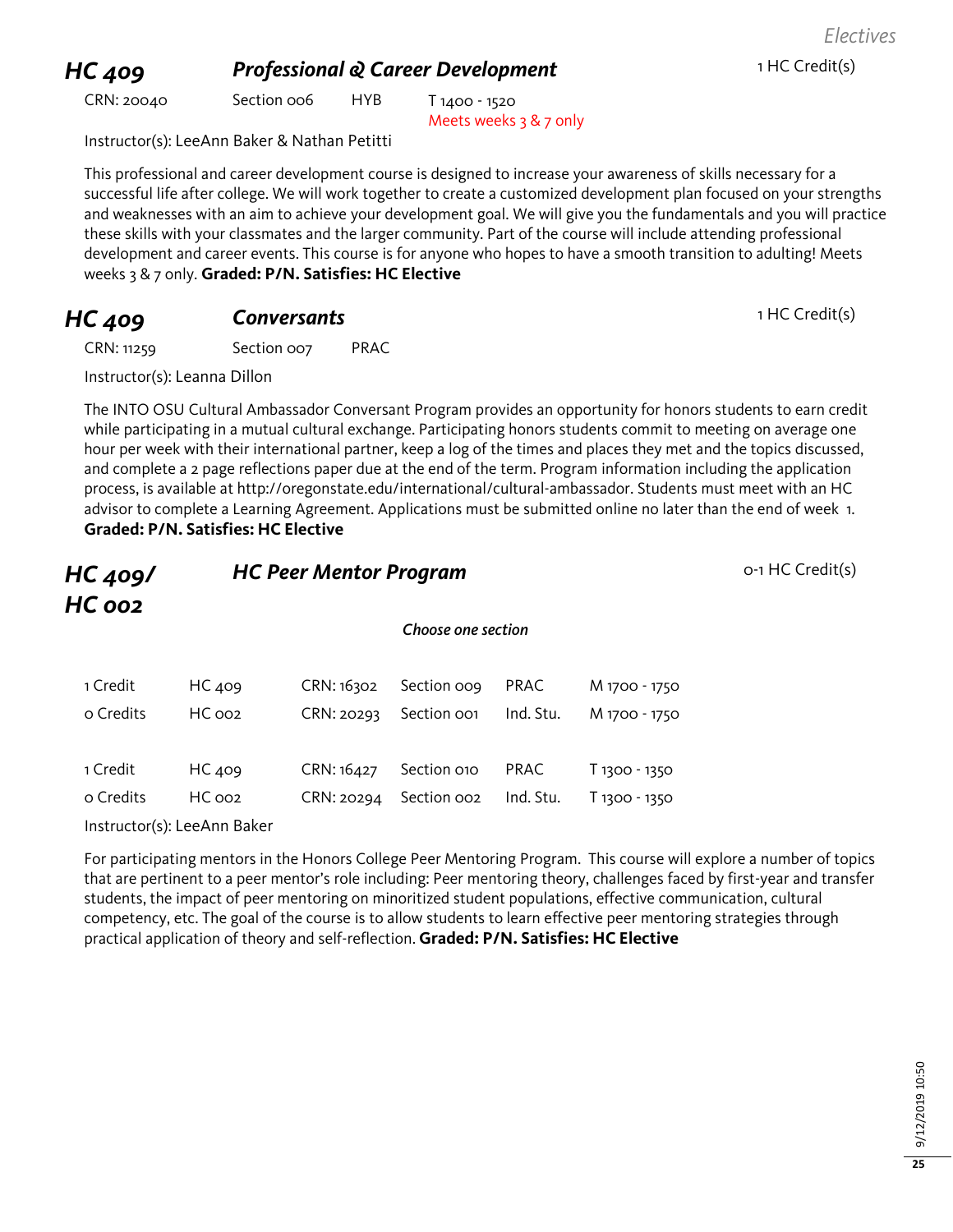## *MATS* 321H *Introduction to Materials Science* 4 HC Credit(s)

CRN: 20229 Section 001 LEC TTh 1200 - 1350

Instructor(s): David Cann

Crystal structure, microstructure, and physical properties of metals, ceramics, polymers, composites, and amorphous materials. Also includes elementary mechanical behavior and phase equilibria. PREREQS: CH 202 or CH 222 or CH 232/232H or CH 224H). RESTRICTIONS: For Engineering majors/minors only. For Electrical & Computer Engineering, Chemical Engineering, Manufacturing Engineering, Mechanical Engineering, Industrual Engineering, Nuclear Engineering, and Materials Science students only. **Satisfies: HC Elective**

#### **ME 382H Introduction to Design Introduction to Design 1 HC Credit(s)**

*Register for lecture AND lab*

| CRN: 14294 | Section oo1 | LEC | MWF 1200 - 1250 |
|------------|-------------|-----|-----------------|
| CRN: 14295 | Section 010 | LAB | F 1000 - 1150   |

Instructor(s): Bryony DuPont

This Honors section will include short seminars and discussions on contemporary research on topics in design methodology and marine renewable energy. Lecture common with non-Honors. 1 out of the 4 OSU credits earned counts toward Honors College requirements. PREREQS: ENGR 248 and ME 250. ME 250 can be taken concurrently. RESTRICTIONS: Engineering Physics, Manufacturing Engineering, Mechanical Engineering, Industrial Engineering, and Nuclear Engineering majors/minors only. ME 316 is recommended. **Satisfies: HC Elective**

### *ME/NSE* 332H *Heat Transfer* **Adding the AME/NSE** 332H *HC Credit(s)*

*Choose the ME 332H section OR the NSE 332H section (see description for which major should register for which section)*

| ME 332H CRN: 20230                  | Section oo1 LEC | TTh 1000 - 1150 |
|-------------------------------------|-----------------|-----------------|
| NSE 332H CRN: 20232 Section 001 LEC |                 | TTh 1000 - 1150 |
| Instructor(s): Deb Pence            |                 |                 |

A treatment of conductive, convective and radiative energy transfer using control volume and differential analysis and prediction of transport properties. Crosslisted with NSE 332H. PREREQS: (MTH 256/256H and ENGR 212/212H) and (ME 311/311H or NE 311/311H or NSE 311/311H) and (ME 331/331H or NE 331/331H or NSE 331/331H). RESTRICTIONS: Mechanical Engineering, Industrial Engineering, and Nuclear Engineering majors/minors only. Mechanical Engineering and Industrial Engineering majors/minors should register for the ME 332H section. Nuclear Engineering majors/minors should register for the NSE 332H section. **Satisfies: HC Elective**

| MIME 101H  | <b>Introduction to MIME</b> |      |                                   | 3 HC Credit(s) |
|------------|-----------------------------|------|-----------------------------------|----------------|
| CRN: 16585 | Section oo <sub>1</sub>     | LEC. | MW 1400 - 1450                    |                |
|            |                             |      | AND choose one recitation section |                |
| CRN: 18864 | Section 010                 | REC. | F 1200 - 1350                     |                |
| CRN: 18865 | Section 011                 | REC. | $F1400 - 1550$                    |                |

Instructor(s): Nordica MacCarty & David Nembhard

Provides students with an overview of mechanical, industrial, manufacturing, and energy systems engineering careers and an introduction to technical areas of study. Skills necessary for success in both the academic curriculum and in the engineering profession will also be emphasized, including communication and ethics. RESTRICTIONS: This course is not for Pro School College of Engineering Students. **Satisfies: HC Elective**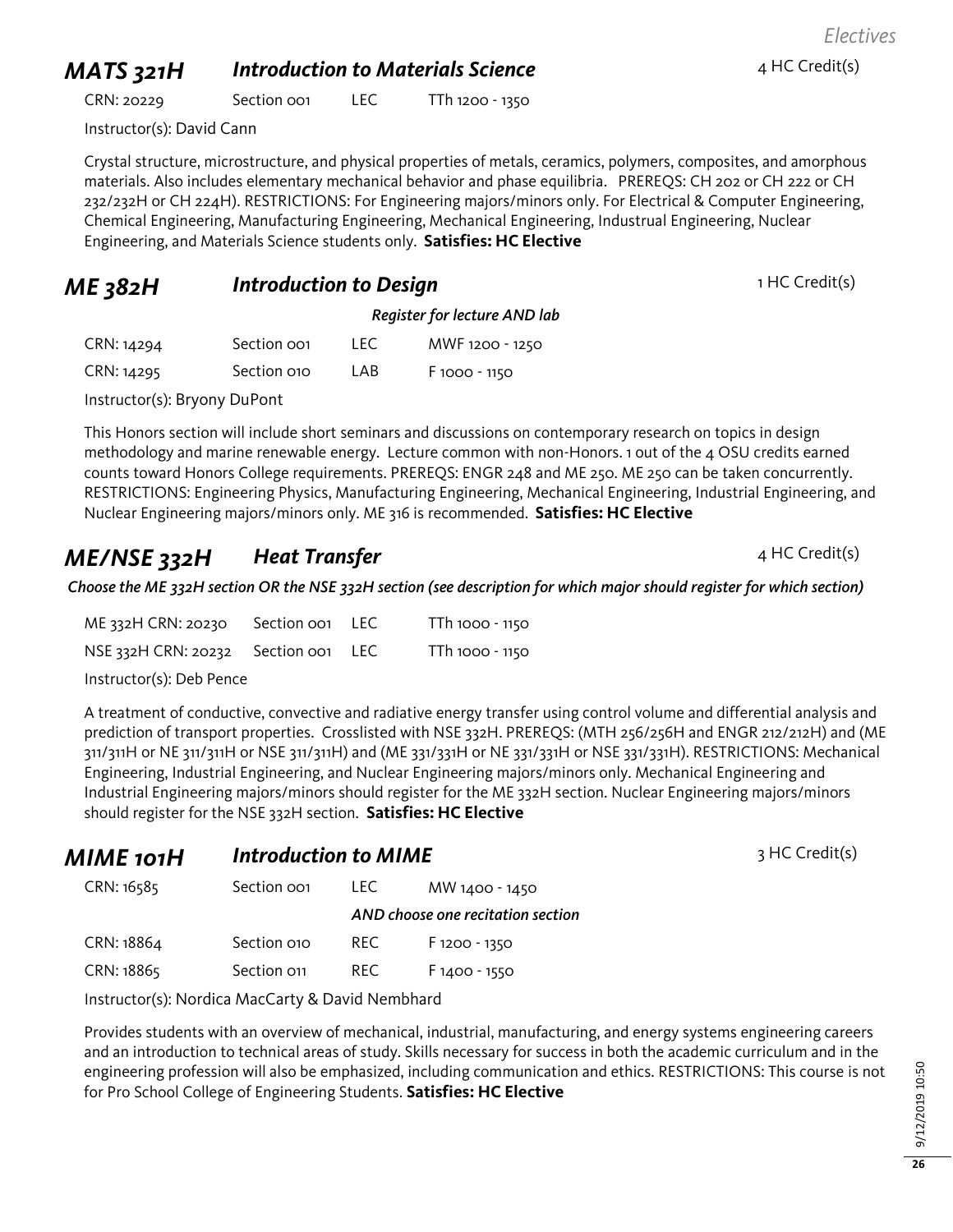# *MTH 252H Integral Calculus*

*MTH 252H does not have a recitation – that hour is built into the lecture* CRN: 15158 Section 002 LEC MWF 1000 - 1120

Instructor(s): Hoewoon Kim

The integral is the second big idea in calculus. In the same way that the derivative measures rate of change, the integral measures net change. Applications in physics, engineering and geometry are numerous. Definite integrals, elementary applications to area, force, and work. Integral tables and basic techniques of integration, calculus of logarithmic and exponential functions, polar coordinates, applications to areas, volumes, force, work, and growth and decay problems. PREREQS: MTH 251/251H. **Course Fee \$10. Satisfies: HC Elective**

#### **MTH 254H Vector Calculus I Additional Additional AMTH 254HC** Credit(s)

*Choose one section*

| MTH 254H does not have a recitation – that hour is built into the lecture |                         |       |                            |                 |
|---------------------------------------------------------------------------|-------------------------|-------|----------------------------|-----------------|
| CRN: 12123                                                                | Section oo              | LEC . | MF 1400-1450 & W 1400-1550 | Enrique Thomann |
| CRN: 13770                                                                | Section oo <sub>2</sub> | LEC - | MWF 1600 - 1720            | David Wing      |

Vectors and geometry: coordinate systems, scalar product. Real-Valued Functions of Several Variables: partial and directional derivatives, gradient, extreme values. Multiple Integrals: change of coordinates, applications. Vector valued-functions: arc length and curvature of space curves, normal and tangential components of acceleration. PREREQS: MTH 252/252H. **Course Fee \$10. Satisfies: HC Elective**

## *NSE/ME 332H Heat Transfer* <sup>4</sup> HC Credit(s)

*Choose the ME 332H section OR the NSE 332H section (see description for which major should register for which section)*

| ME 332H CRN: 20230  | Section oo1 | LEC. | TTh 1000 - 1150 |
|---------------------|-------------|------|-----------------|
| NSE 332H CRN: 20232 | Section oo1 | LEC. | TTh 1000 - 1150 |

Instructor(s): Deb Pence

A treatment of conductive, convective and radiative energy transfer using control volume and differential analysis and prediction of transport properties. PREREQS: (MTH 256/256H and ENGR 212/212H) and (ME 311/311H or NE 311/311H or NSE 311/311H) and (ME 331/331H or NE 331/331H or NSE 331/331H). RESTRICTIONS: Must be enrolled in Pro-School in the College of Engineering. Mechanical Engineering and Industrial Engineering majors/minors should register for the ME 332H section. Nuclear Engineering majors/minors should register for the NSE 332H section. **Satisfies: HC Elective**

#### **PH 221H Recitation for Physics 211 PH 221H 1 HC Credit(s)**

CRN: 13017 Section 001 REC T 1100 - 1150

Instructor(s): Guenter Schneider

Honors recitation reserved for HC students enrolled in lecture/lab sections of PH 211. One-hour weekly session for the development of problem-solving skills in calculus-based general physics. COREQ: PH 211/211H. **Graded: P/N. Satisfies: HC Elective**

**27**

#### 4 HC Credit(s)

*Electives*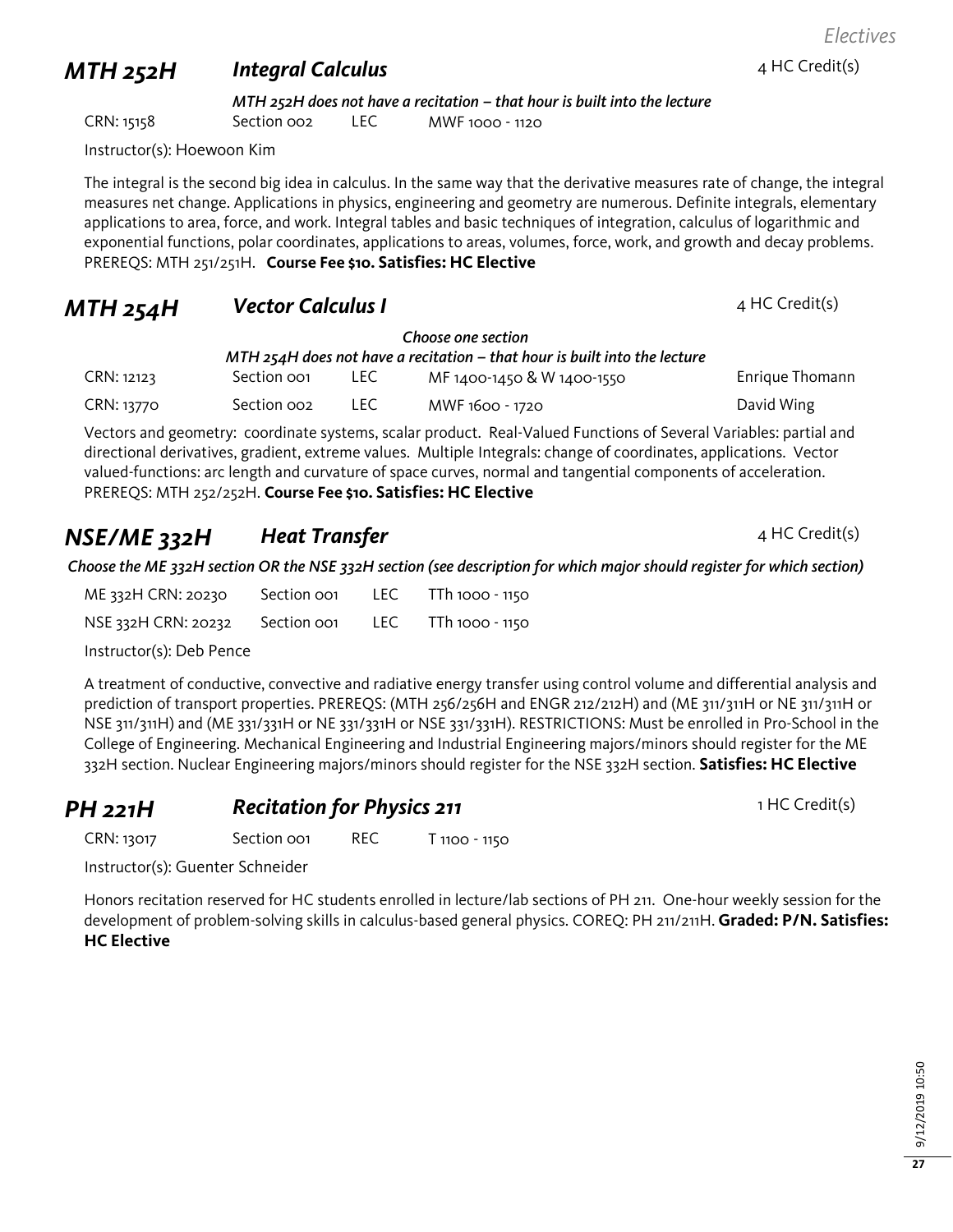*Electives*

#### **PH 222H Recitation for Physics 212** 1 HC Credit(s)

#### *Choose one section*

| CRN: 12124 | Section oo1 | <b>REC</b> | Th 1400 - 1450 | David McIntyre |
|------------|-------------|------------|----------------|----------------|
| CRN: 20235 | Section 002 | REC        | Th 1100 - 1150 | Bo Sun         |

Honors recitation reserved for HC students enrolled in lecture/lab section of PH 212. One-hour weekly session for the development of problem-solving skills in calculus-based general physics. COREQ: PH 212/212H. **Graded: P/N. Satisfies: HC Elective**

#### *PSY 399H The Neuroscience Toolbox: Diverse Methods to Study Brain Structure and Function* 4 HC Credit(s)

CRN: 19643 Section 001 LEC TR 1000 - 1150

Instructor(s): Anita Cservenka

Have you wondered about the ways neuroscientists study the brain? There are a variety of tools available to understand brain structure and functioning at both the micro and macro level. This survey course will introduce you to the methods scientists use to investigate how the brain works using neurons, animal models, and human participants. You will get a chance to visualize the brain, dissect a brain, and hear from experts from the university and beyond to get an overview of the variety of techniques that have aided in our understanding of typical and atypical brain functioning. This class will include hands-on activities, class discussions, guest speakers, and will culminate in a proposal and presentation of your own research ideas to study the brain. **Satisfies: HC Elective**